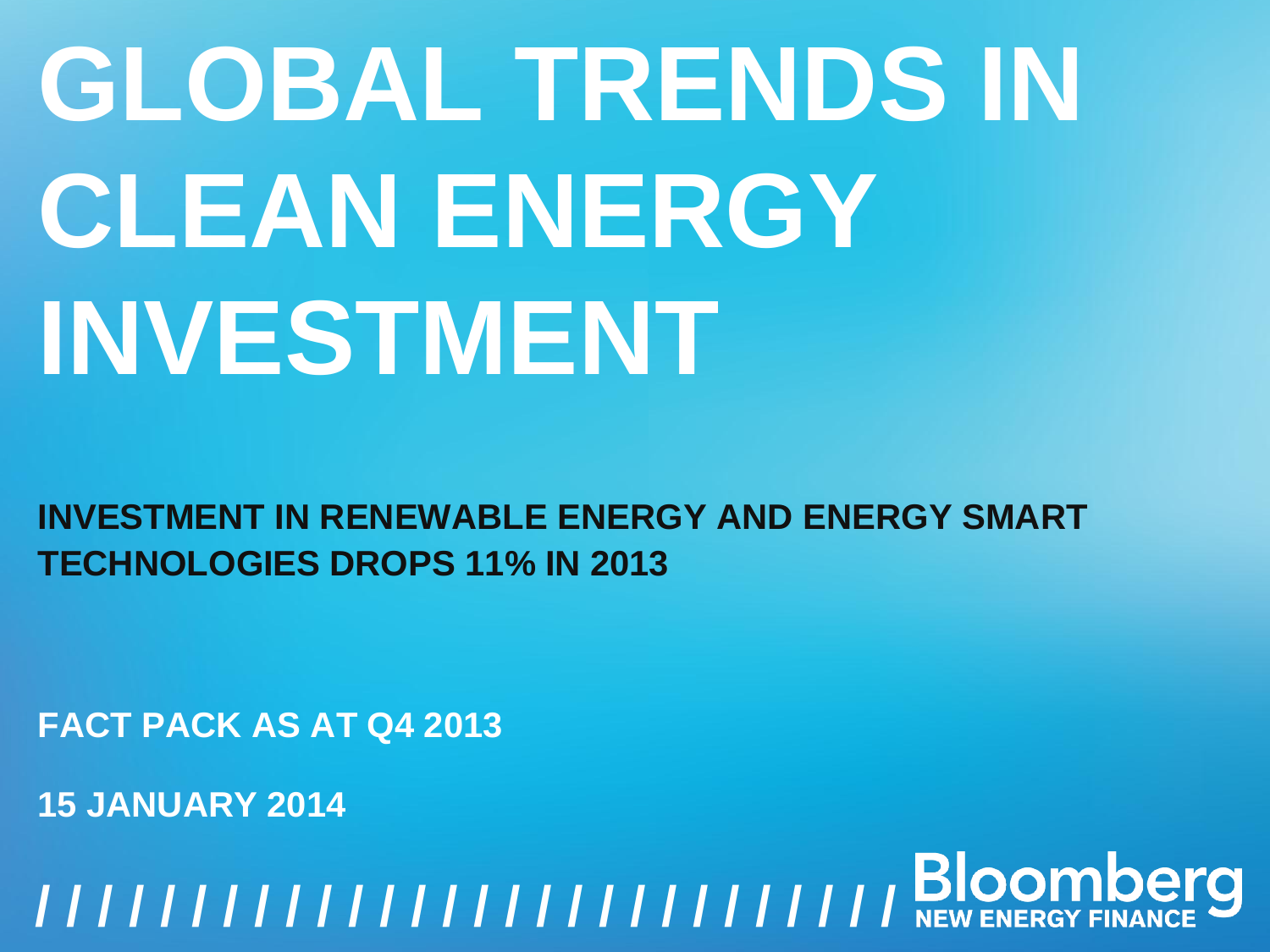#### **CONTENTS**

1. Annual clean energy investment overview

- 2. Quarterly trends in clean energy: new investment
- 3. Quarterly trends in clean energy: funds in circulation
- 4. Clean energy indexes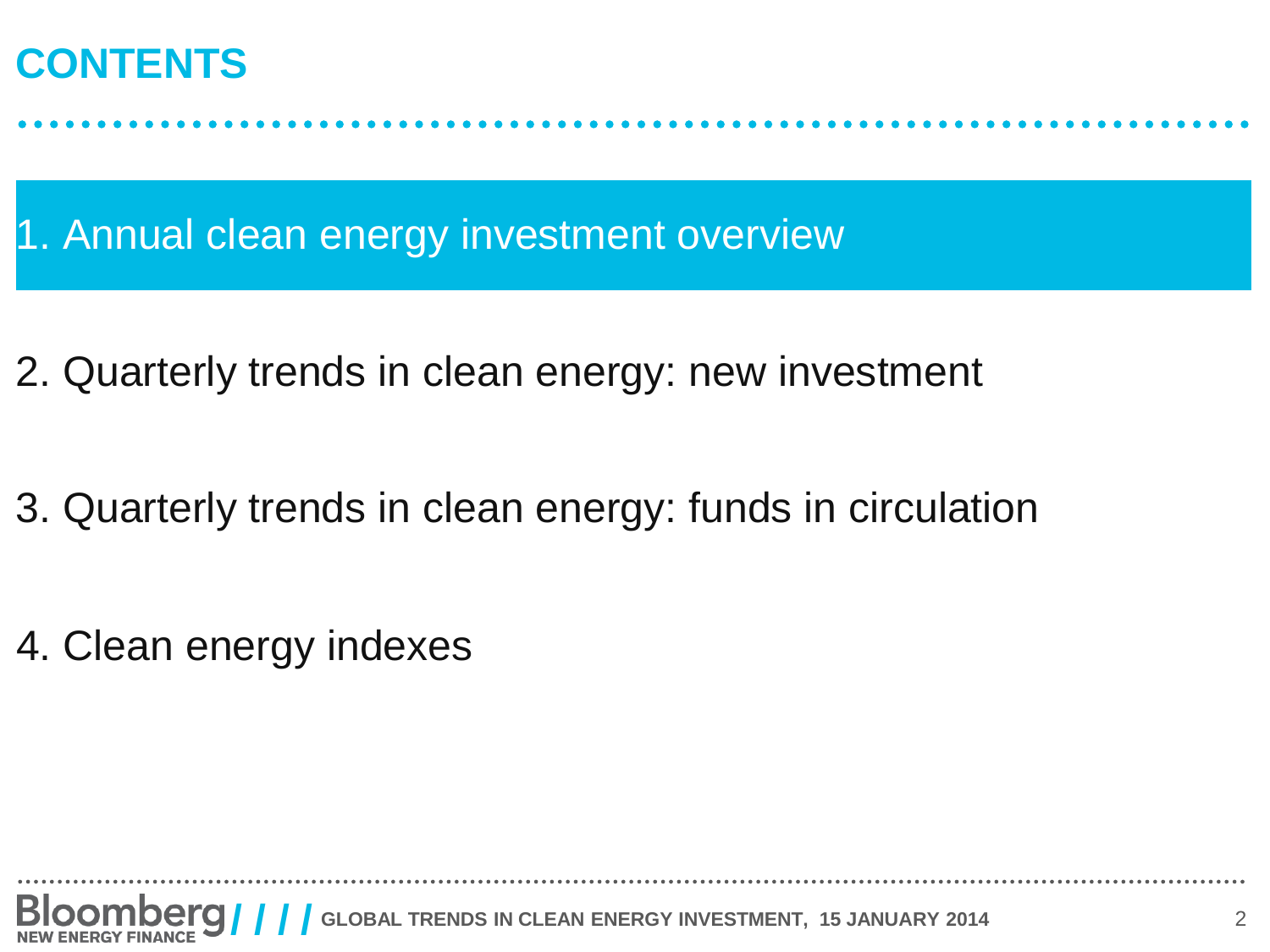#### **CLEAN ENERGY INVESTMENT TYPES & FLOWS** 2013 (\$BN)



Note: Total values include estimates for undisclosed deals.  $AF =$  asset finance,

SDC = small distributed capacity.

**NEW ENERGY FINANCE** 

Source: Bloomberg New Energy Finance

GLOBAL TRENDS IN CLEAN ENERGY INVESTMENT, 15 JANUARY 2014 3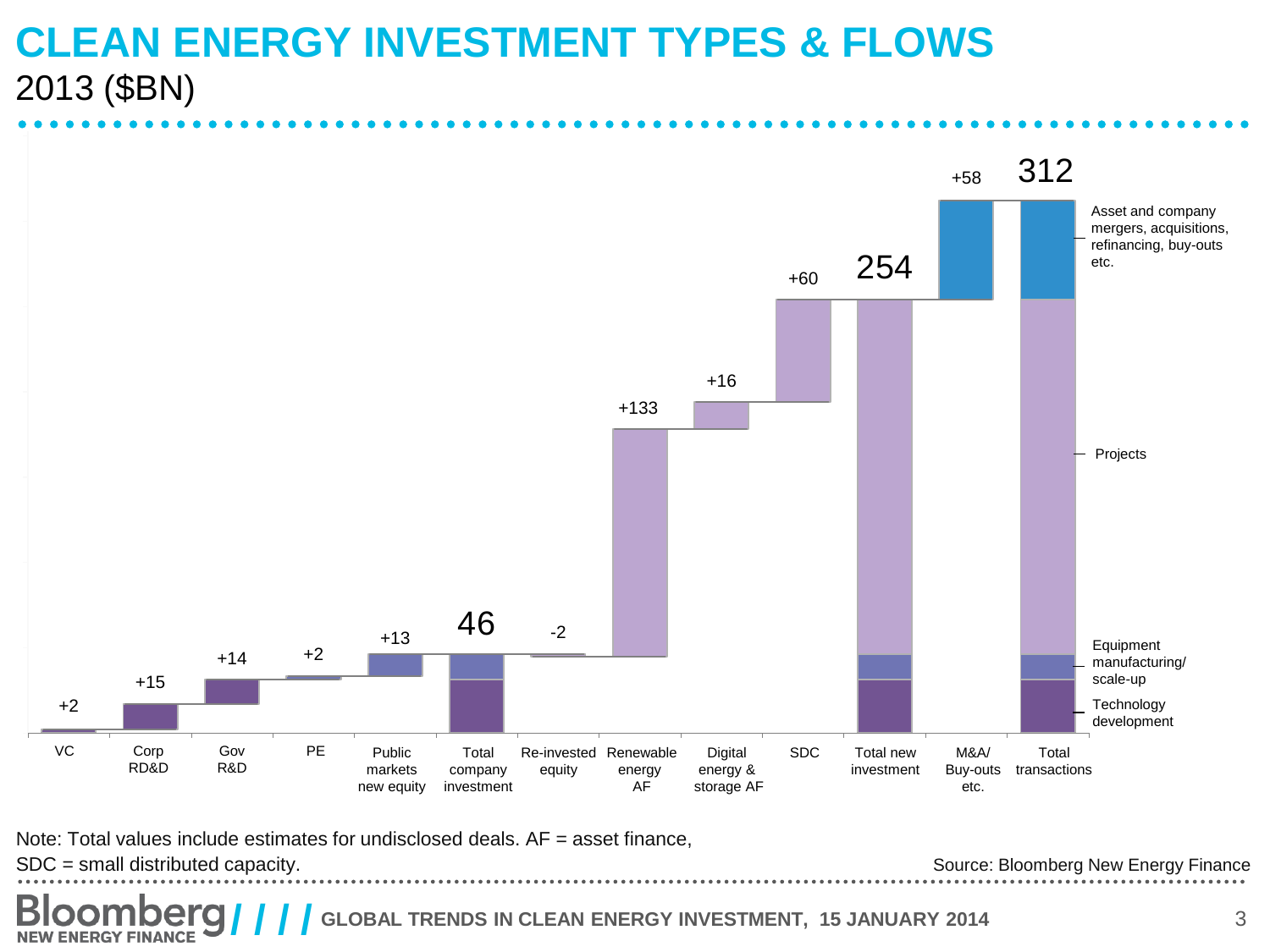#### **NEW INVESTMENT IN CLEAN ENERGY** 2004–13 (\$BN)

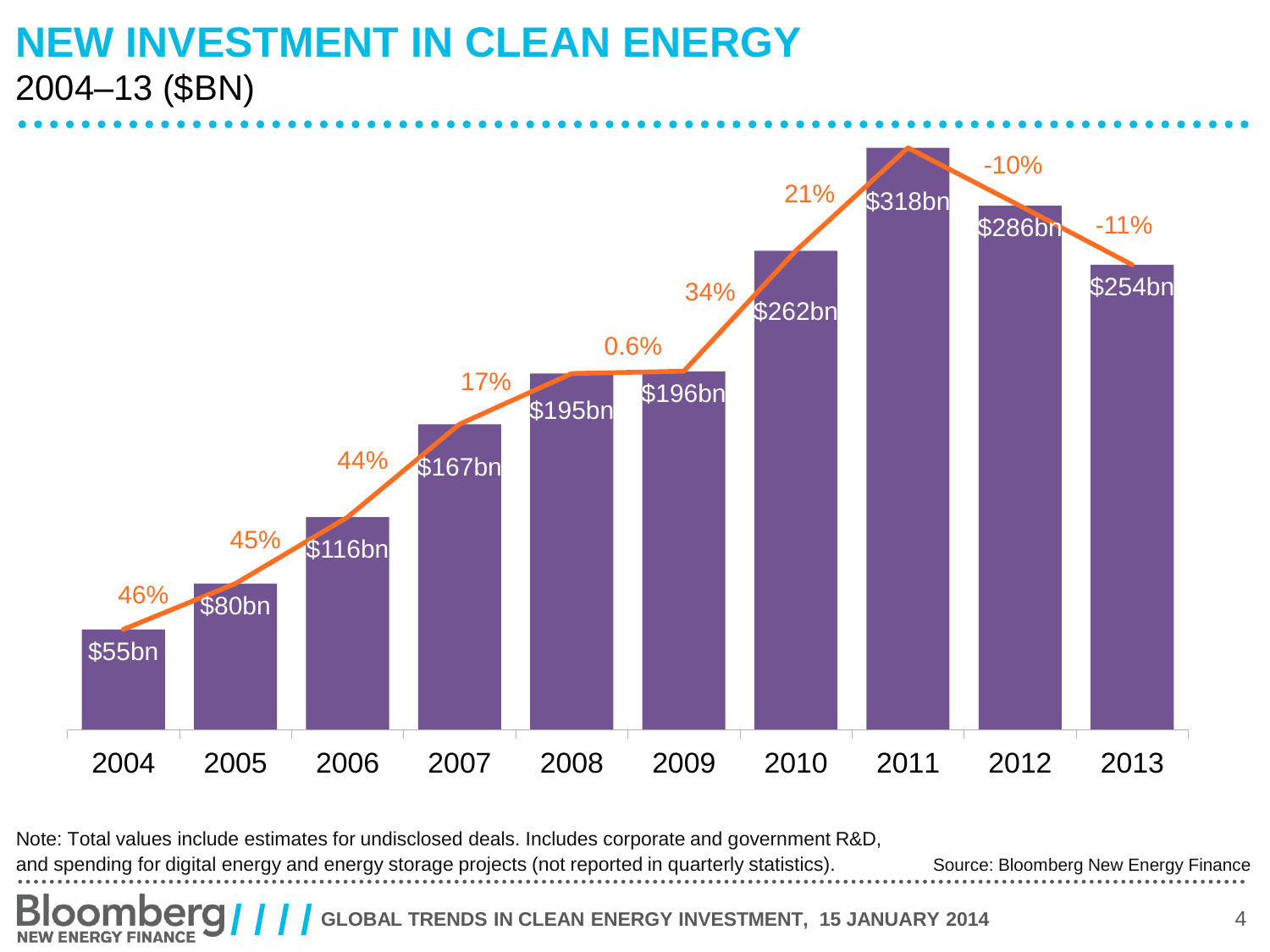#### **NEW INVESTMENT IN CLEAN ENERGY BY REGION** 2004–13 (\$BN)

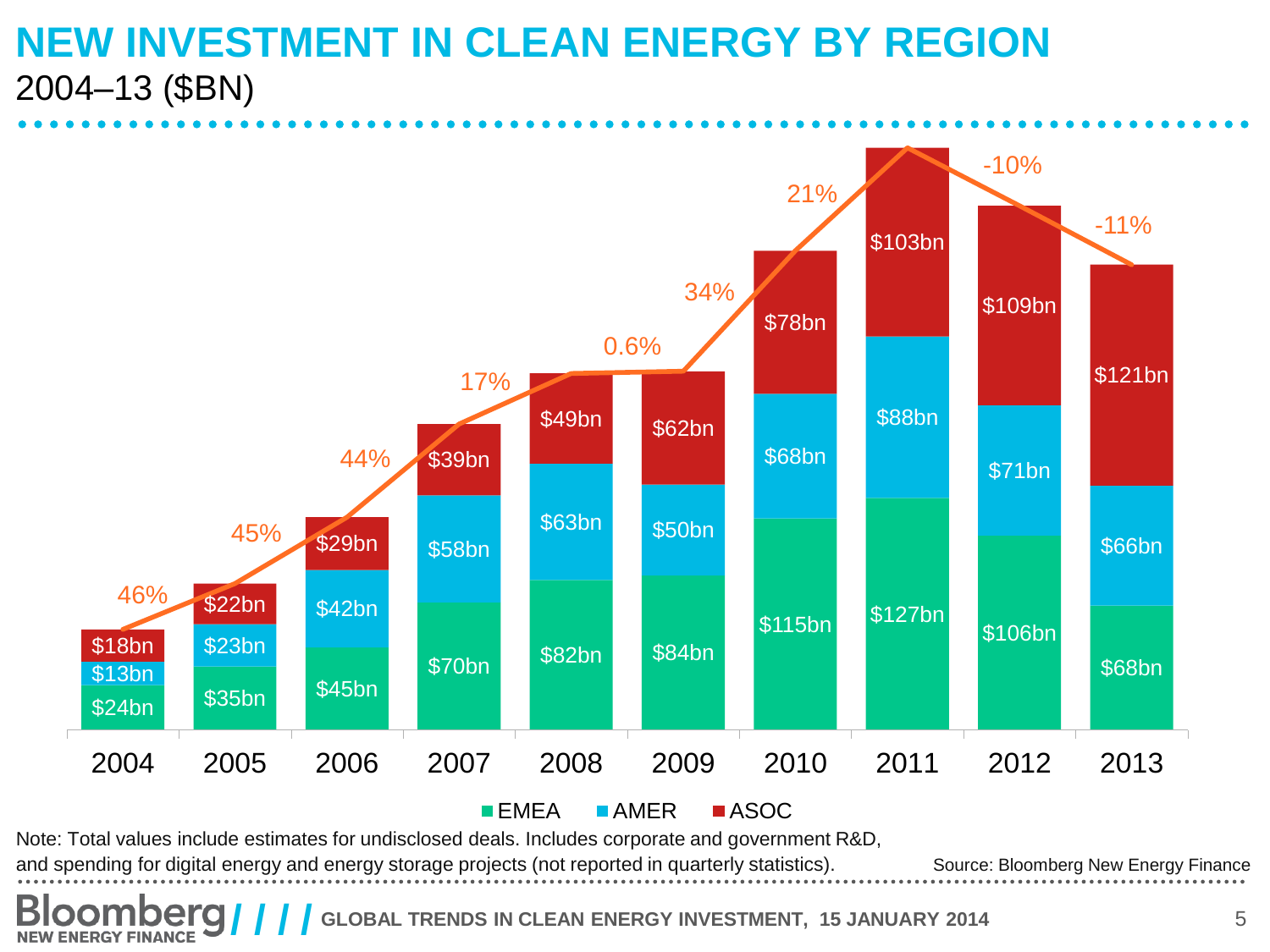#### **CONTENTS**

1. Annual clean energy investment overview

2. Quarterly trends in clean energy: new investment

- 3. Quarterly trends in clean energy: funds in circulation
- 4. Clean energy indexes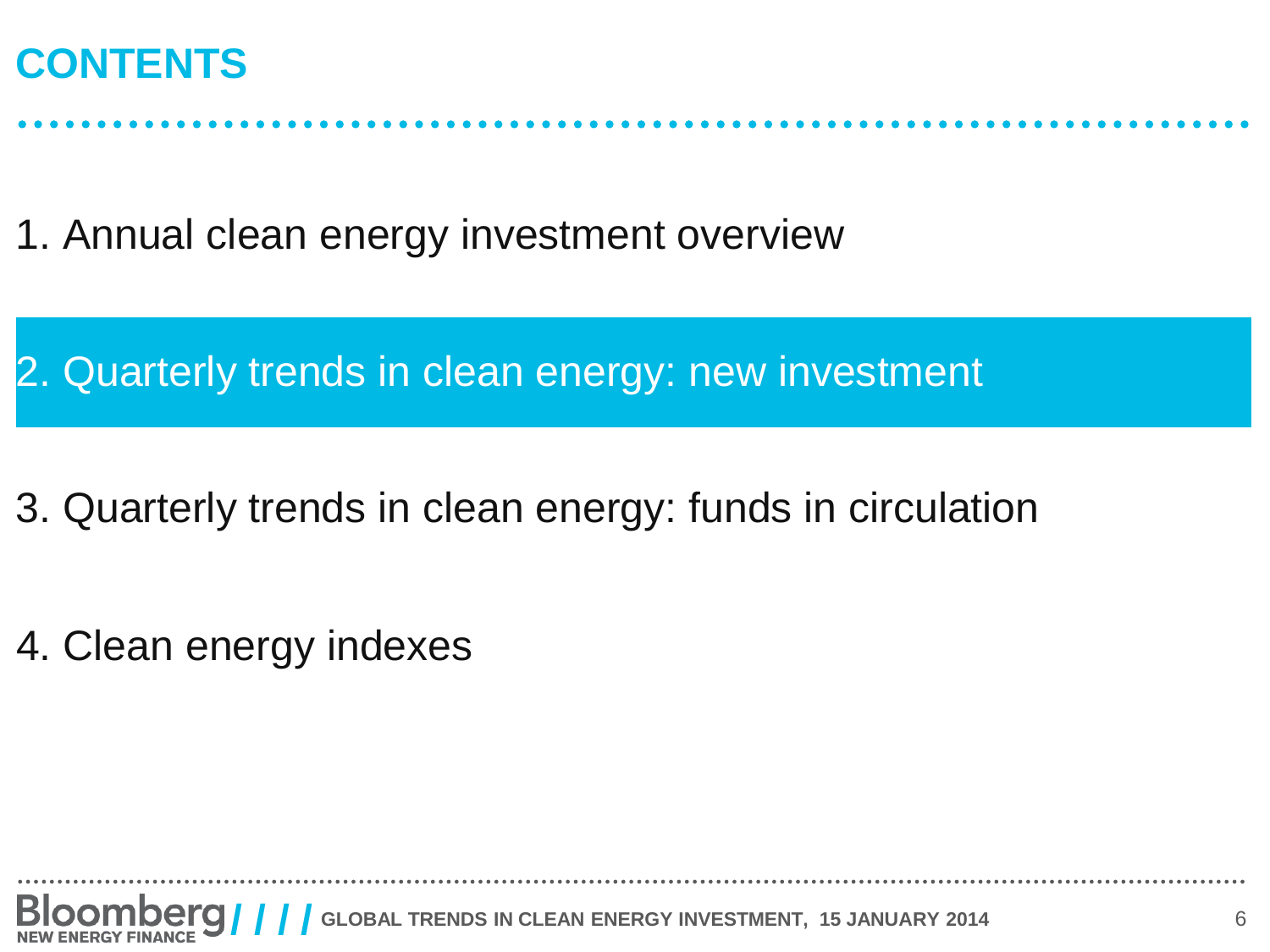#### **NEW INVESTMENT IN CLEAN ENERGY** Q1 2004–Q4 2013 (\$BN)

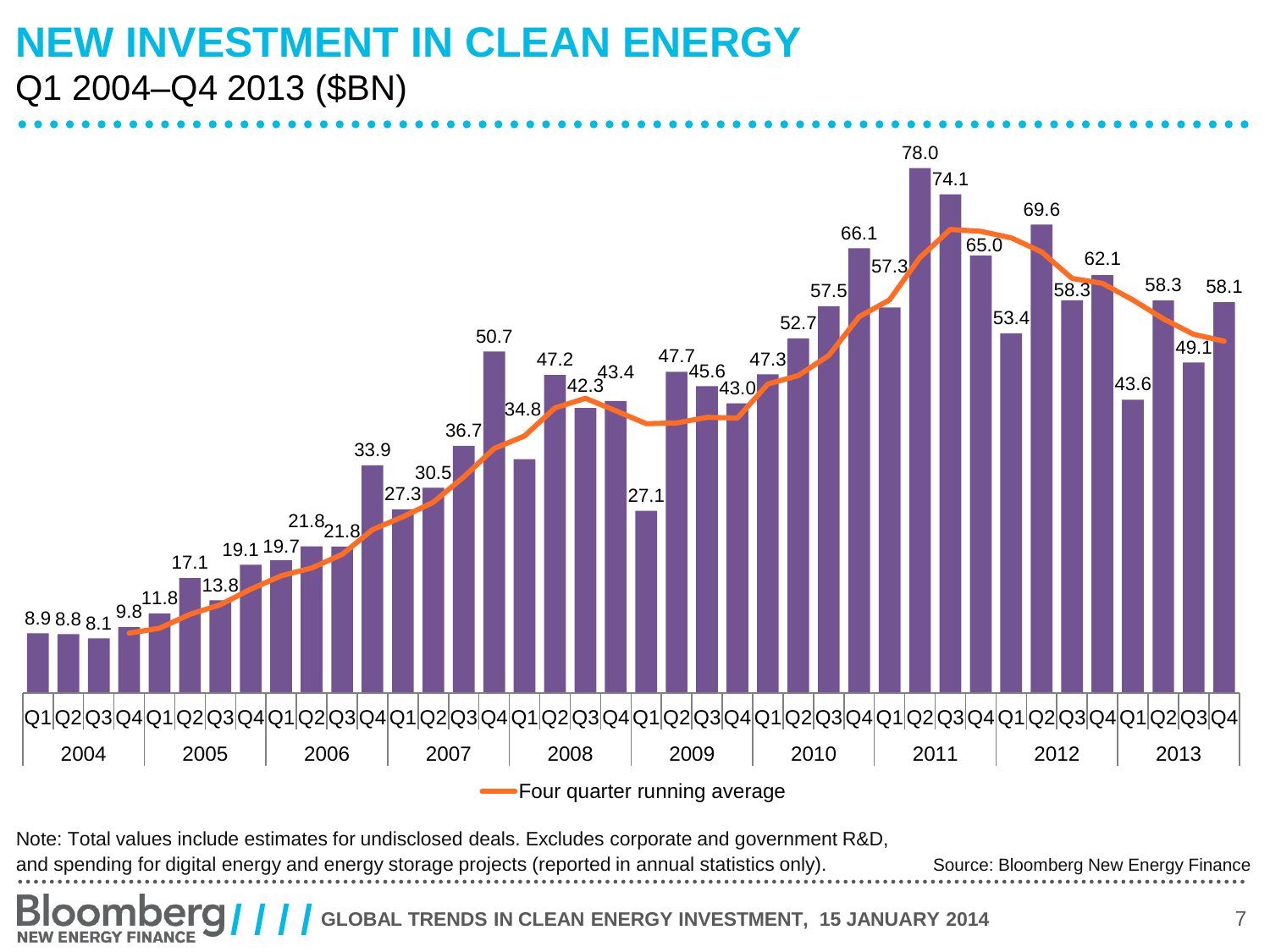#### **NEW INVESTMENT IN CLEAN ENERGY BY REGION**  Q1 2004–Q4 2013 (\$BN)

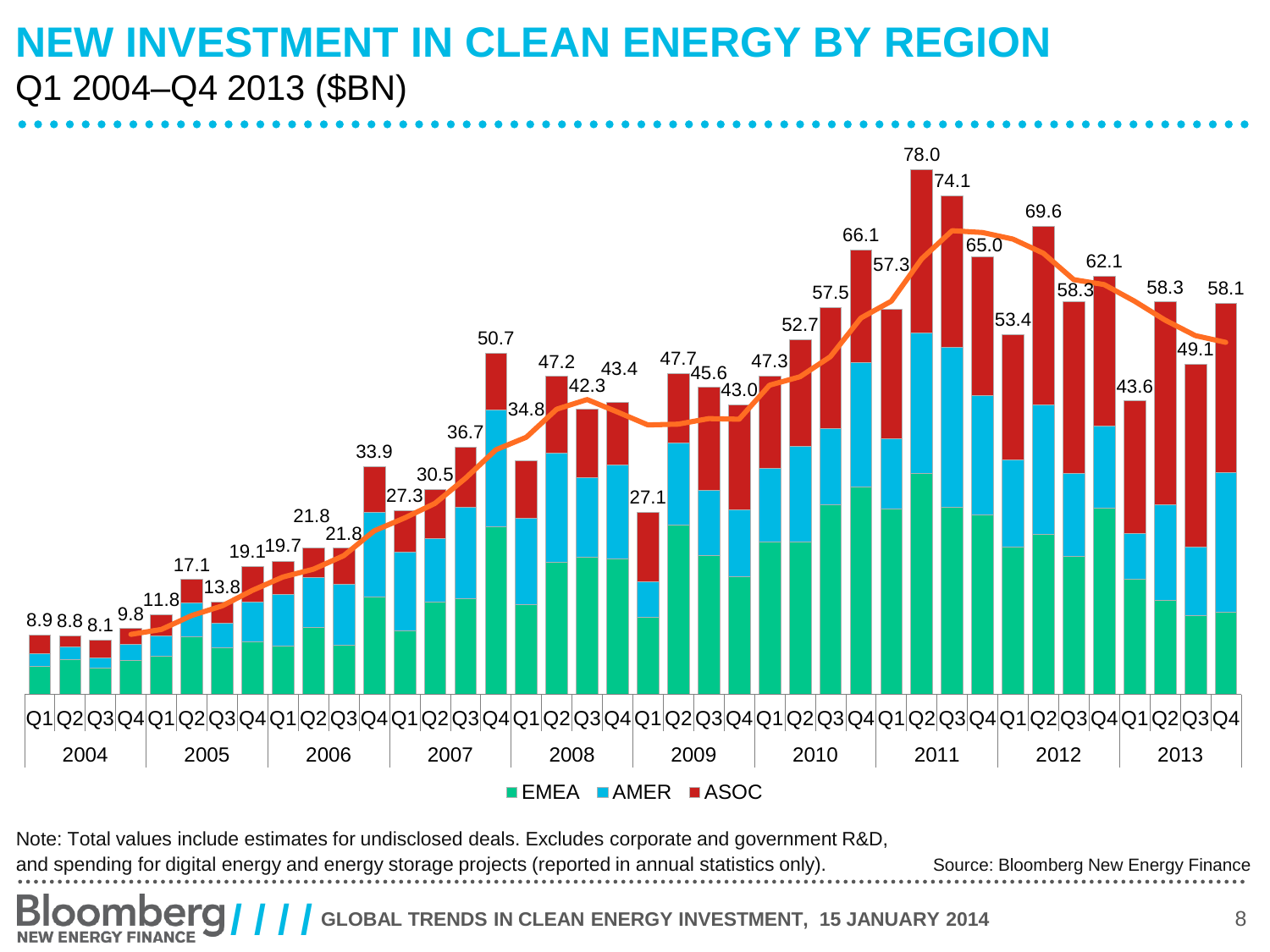#### **NEW INVESTMENT IN CLEAN ENERGY IN EUROPE** Q1 2004–Q4 2013 (\$BN)

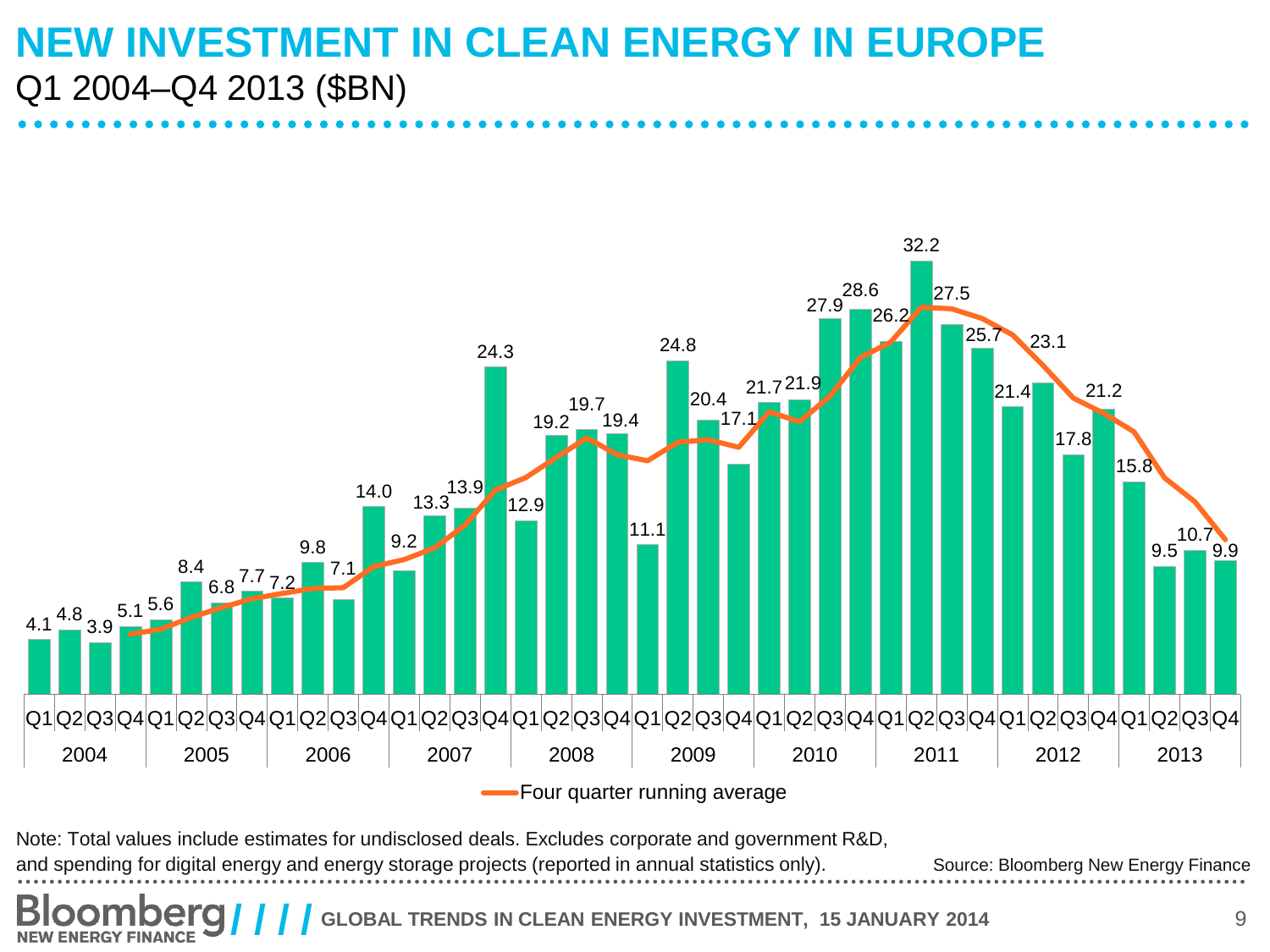#### **NEW INVESTMENT IN CLEAN ENERGY IN THE US** Q1 2004–Q4 2013 (\$BN)

![](_page_9_Figure_1.jpeg)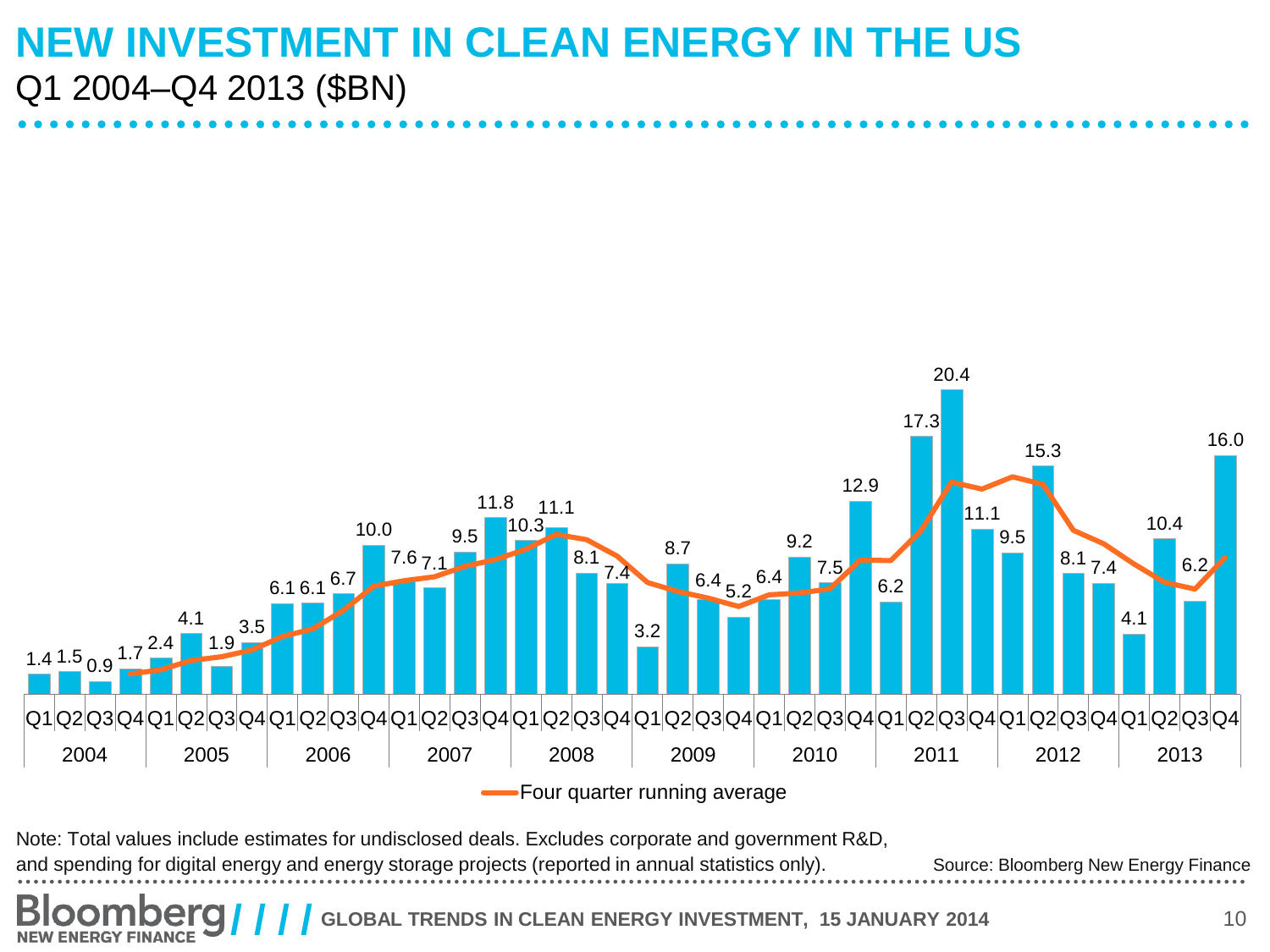#### **NEW INVESTMENT IN CLEAN ENERGY IN CHINA** Q1 2004–Q4 2013 (\$BN)

![](_page_10_Figure_1.jpeg)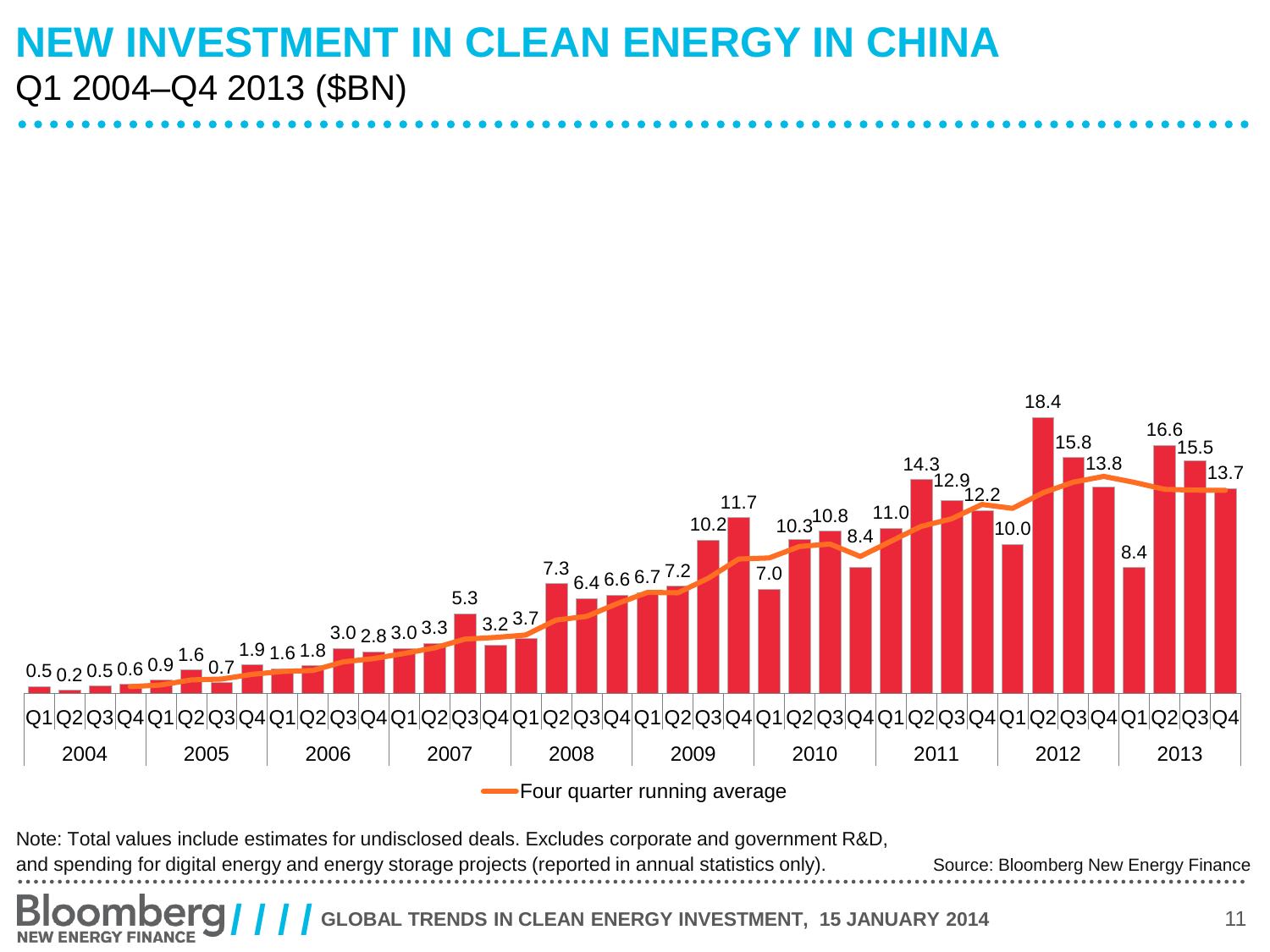#### **NEW INVESTMENT IN CLEAN ENERGY BY SECTOR** Q1 2004–Q4 2013 (\$BN)

![](_page_11_Figure_1.jpeg)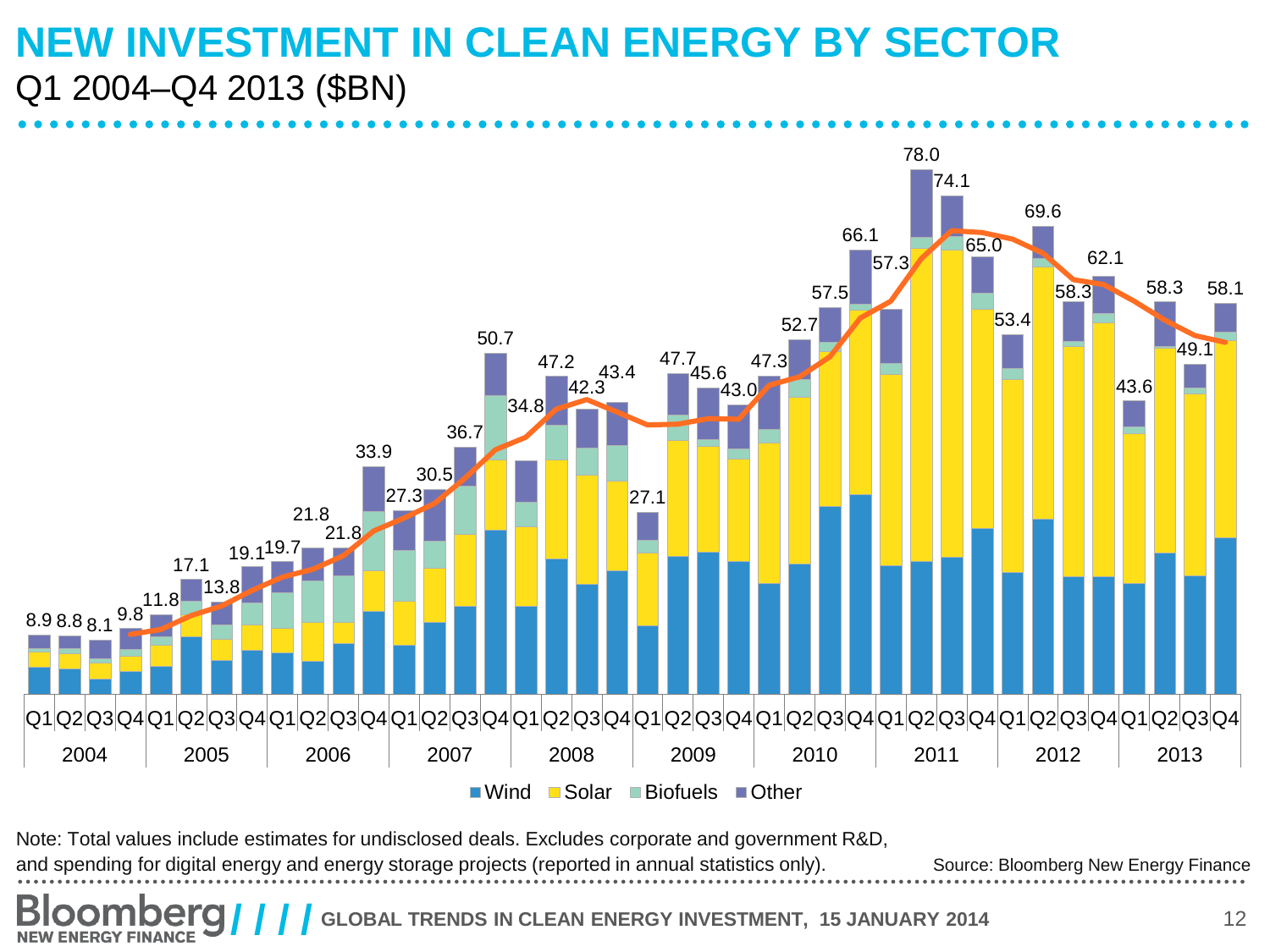#### **NEW INVESTMENT IN CLEAN ENERGY BY ASSET CLASS**  Q1 2004–Q4 2013 (\$BN)

![](_page_12_Figure_1.jpeg)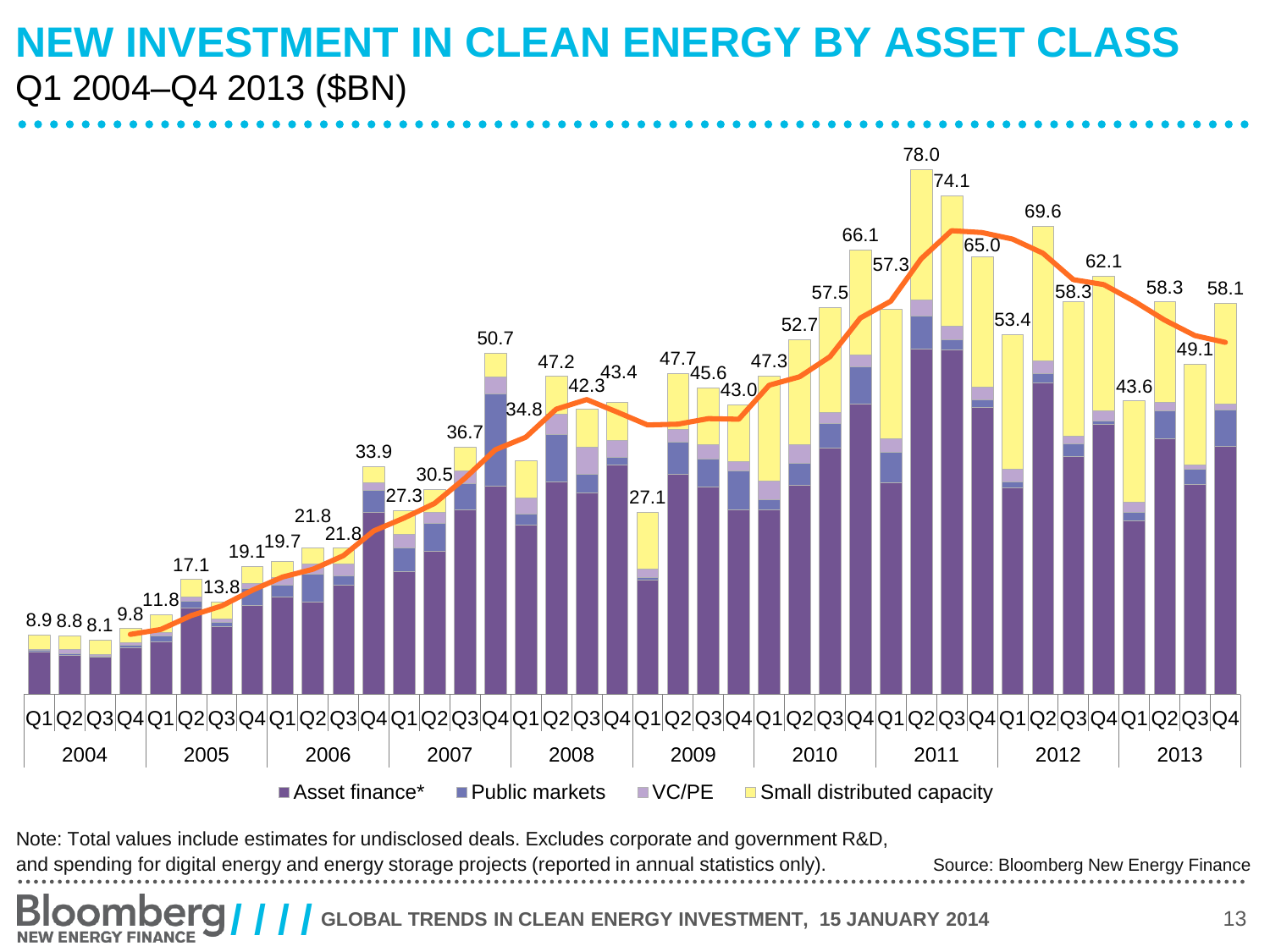#### **PUBLIC MARKET NEW INVESTMENT IN CLEAN ENERGY**  Q1 2004–Q4 2013 (\$BN)

![](_page_13_Figure_1.jpeg)

Source: Bloomberg New Energy Finance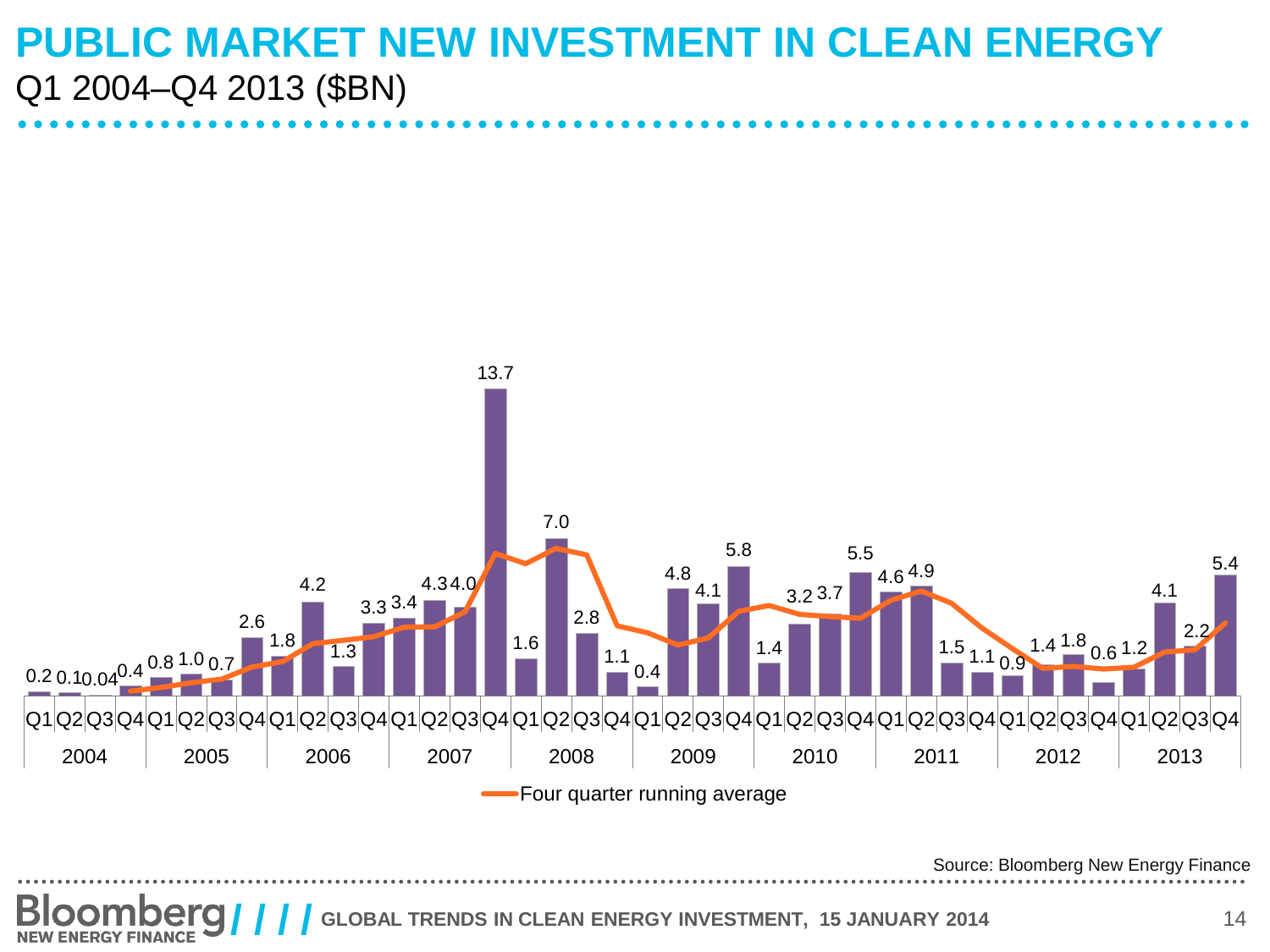#### **TOP PUBLIC MARKET TRANSACTIONS OF THE QUARTER** Q4 2013

| <b>ORGANISATION</b>                   | <b>STOCK EXCHANGE</b>                      | <b>SECTOR</b>                | <b>TYPE OF</b><br><b>TRANSACTION</b> | <b>NEW</b><br><b>EQUITY</b><br><b>RAISED</b> | <b>TOTAL</b><br><b>OFFERING</b><br><b>SIZE</b> |
|---------------------------------------|--------------------------------------------|------------------------------|--------------------------------------|----------------------------------------------|------------------------------------------------|
| SunEdison Inc*                        | New York Stock Exchange<br>(NYSE)          | Solar                        | Convertible                          | \$1200m                                      | \$1200m                                        |
| Darling International Inc             | New York Stock Exchange<br>(NYSE)          | <b>Biofuels</b><br>Secondary |                                      | \$874m                                       | \$874m                                         |
| China Everbright International<br>Ltd | Hong Kong Stock Exchange<br>(HKEX)         | <b>Biomass &amp; Waste</b>   | Secondary                            | \$472.5m                                     | \$472.5m                                       |
| Foresight Solar Fund LTD              | London Stock Exchange                      | Solar                        | <b>IPO</b>                           | \$242.1m                                     | \$242.1m                                       |
| <b>SolarCity Corp</b>                 | <b>NASDAQ Global Select</b><br>Market (GS) | Solar                        | Convertible                          | \$230m                                       | \$230m                                         |

Source: Bloomberg New Energy Finance \*SunEdison Inc issued two convertible bonds of \$600m each with different terms on 20th December 2013

**GLOOMBERGY FINANCE AND ALL TRENDS IN CLEAN ENERGY INVESTMENT, 15 JANUARY 2014** 15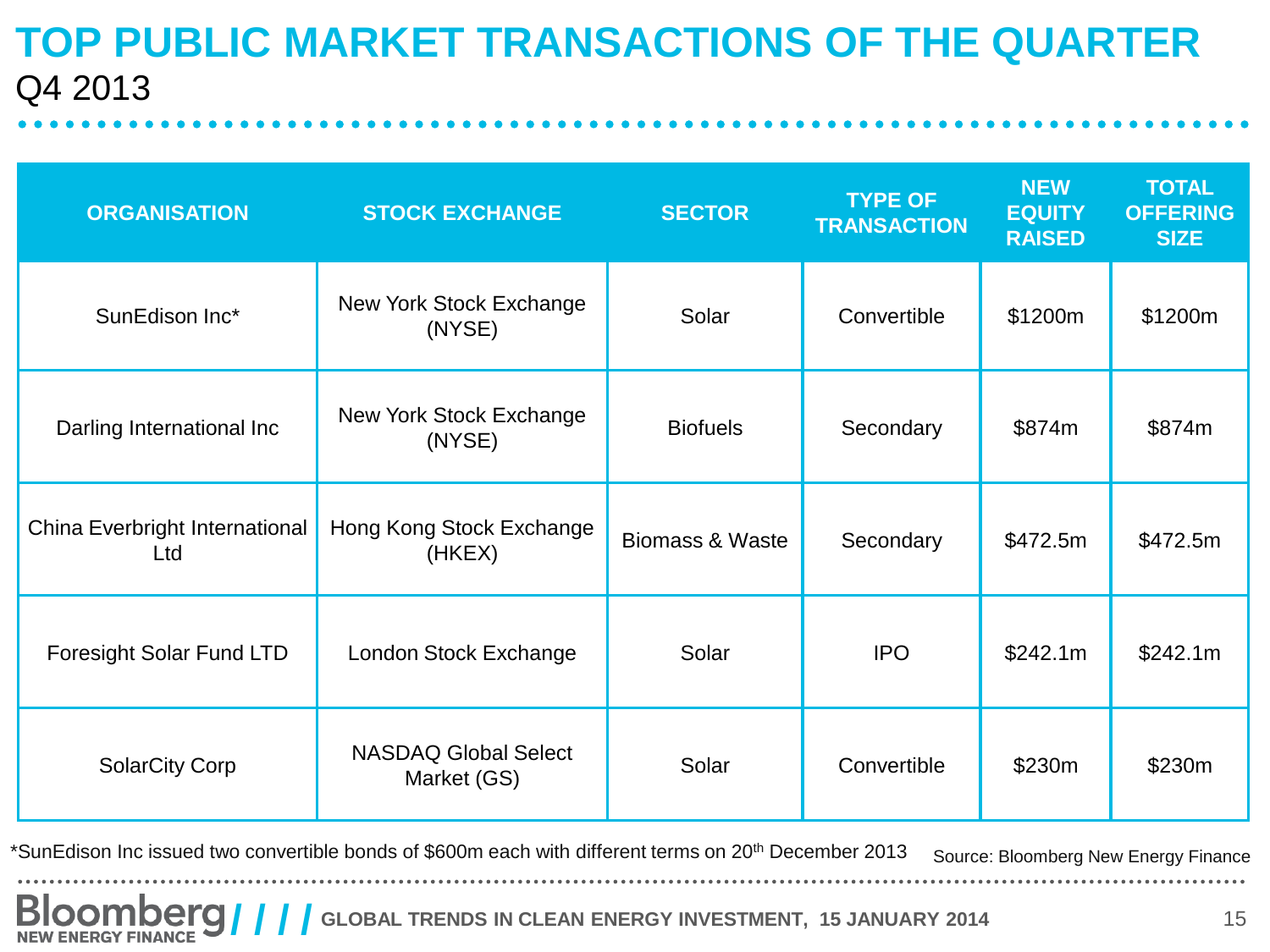#### **VC/PE NEW INVESTMENT IN CLEAN ENERGY**  Q1 2004–Q4 2013 (\$BN)

![](_page_15_Figure_1.jpeg)

**GLOBAL TRENDS IN CLEAN ENERGY INVESTMENT, 15 JANUARY 2014** 16 **NEW ENERGY FINANCE**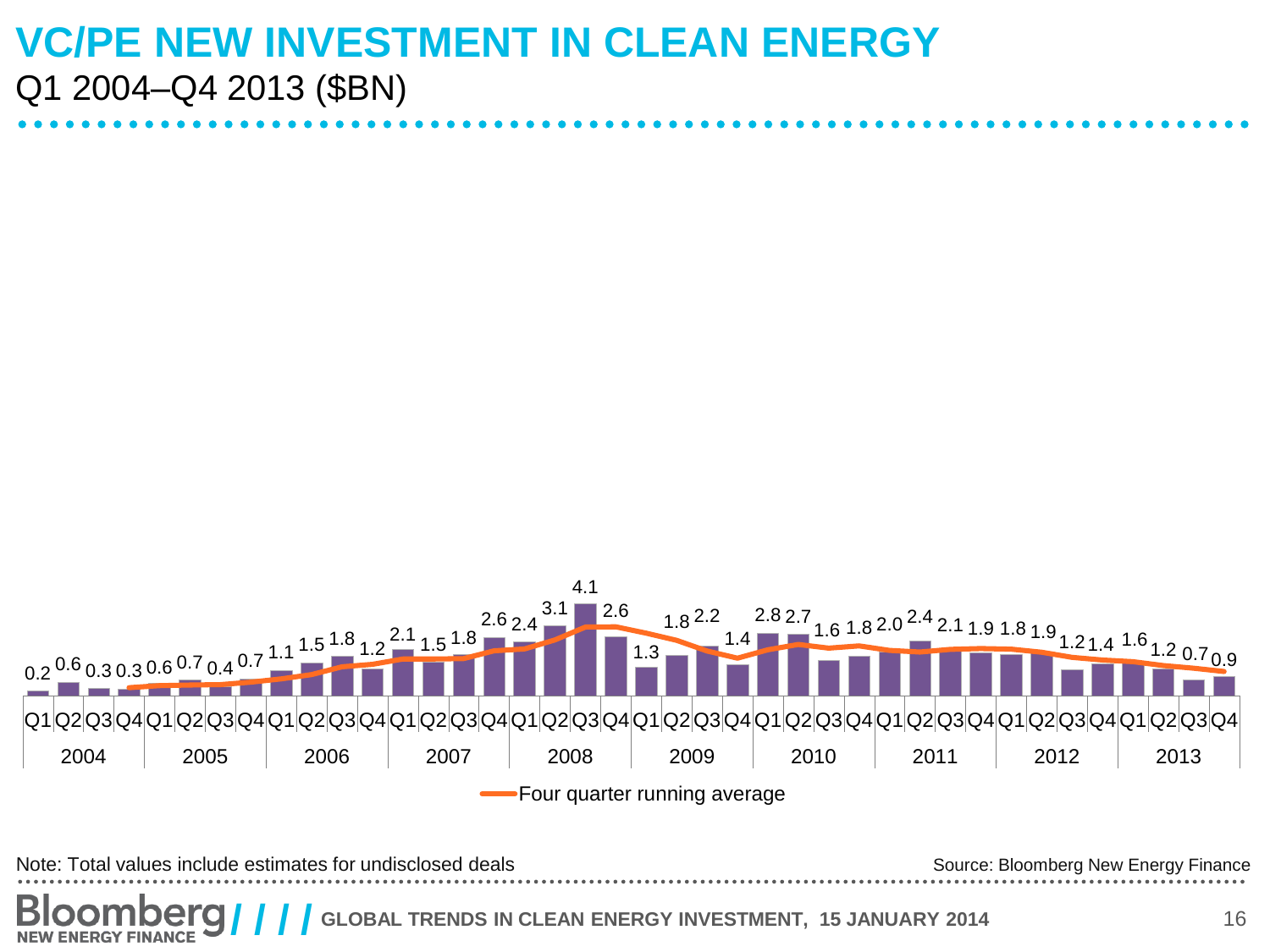#### **TOP VC/PE TRANSACTIONS OF THE QUARTER** Q4 2013

| <b>ORGANISATION</b>            | <b>COUNTRY</b>       | <b>SECTOR</b>                        | <b>TYPE OF TRANSACTION</b>  | <b>VALUE</b> |
|--------------------------------|----------------------|--------------------------------------|-----------------------------|--------------|
| Ogin Inc/dupe                  | <b>United States</b> | Wind                                 | PE - Expansion capital      | \$55m        |
| Intelligent Energy Ltd         | United Kingdom       | <b>Fuel Cells</b>                    | PE - Expansion capital      | \$51.6m      |
| <b>Gaelectric Holdings PLC</b> | Ireland              | Wind                                 | PE - Expansion capital      | \$49m        |
| Asteri Energia SA              | <b>Brazil</b>        | Services & Support<br>(Clean Energy) | VC - Series A / First round | \$44.3m      |
| <b>Achates Power Inc</b>       | <b>United States</b> | Advanced<br>Transportation           | VC - Series C / Third round | \$35.2m      |

Source: Bloomberg New Energy Finance

**GLOOMBETS ////** GLOBAL TRENDS IN CLEAN ENERGY INVESTMENT, 15 JANUARY 2014 17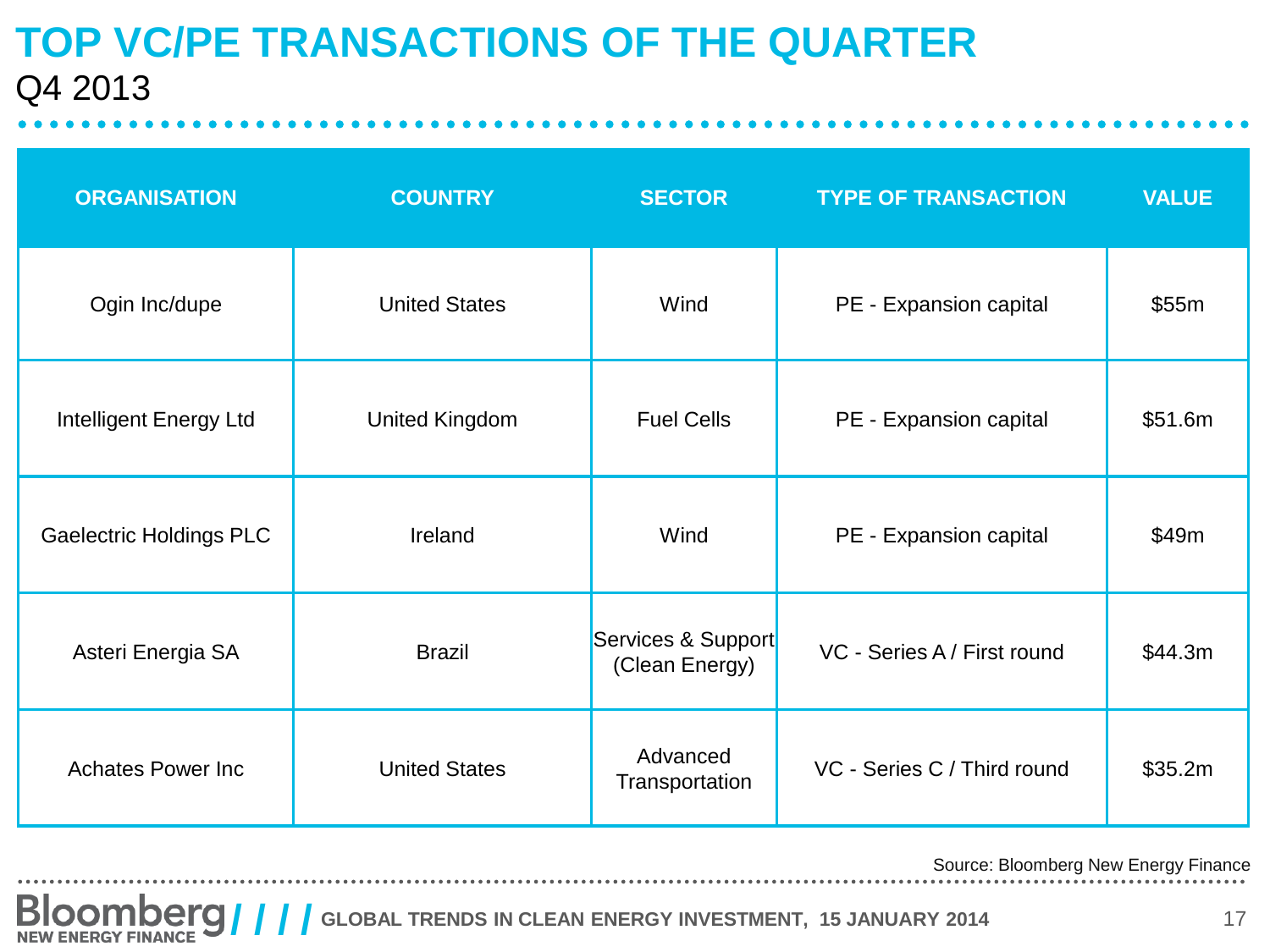### **ASSET FINANCING FOR NEW BUILD RENEWABLE ENERGY ASSETS,** Q1 2004–Q4 2013 (\$BN)

![](_page_17_Figure_1.jpeg)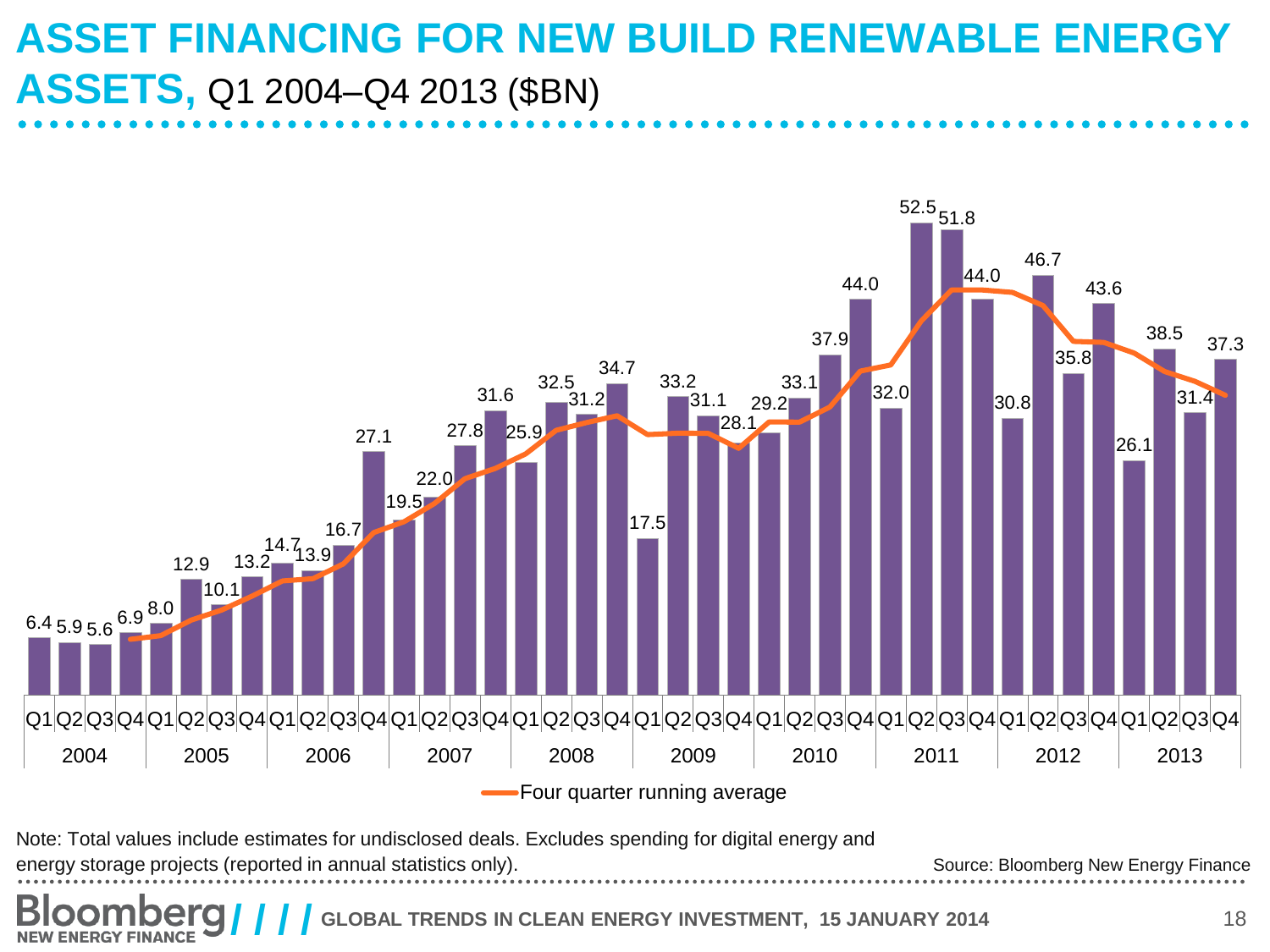#### **TOP ASSET FINANCE TRANSACTIONS OF THE QUARTER** Q4 2013

| <b>PROJECT NAME</b>                                  | <b>COUNTRY</b>       | <b>TYPE OF</b><br><b>SECTOR</b><br><b>TRANSACTION</b> |                      | <b>CAPACITY</b> | <b>VALUE</b> |
|------------------------------------------------------|----------------------|-------------------------------------------------------|----------------------|-----------------|--------------|
| <b>Eskom Upington STEG Plant</b>                     | South Africa         | Solar-Thermal                                         | Term loan            | 100MW           | \$818m       |
| Longyuan Jiangsu Dafeng<br><b>Offshore Wind Farm</b> | China                | Wind-Offshore                                         | <b>Balance Sheet</b> | 200MW           | \$569.61m    |
| <b>Tucannon River Wind Farm</b>                      | <b>United States</b> | Wind-Onshore                                          | <b>Balance Sheet</b> | 266.8MW         | \$535m       |
| <b>Baffin Wind Farm</b>                              | <b>United States</b> | Wind-Onshore                                          | <b>Balance Sheet</b> | 202MW           | \$400m       |
| <b>ICE Las Pailas II Geothermal</b><br>Project       | Costa Rica           | Geothermal-<br>Conventional                           | Term loan            | 55MW            | \$346.57m    |

Source: Bloomberg New Energy Finance

**GLOOMBERGY ////** GLOBAL TRENDS IN CLEAN ENERGY INVESTMENT, 15 JANUARY 2014 19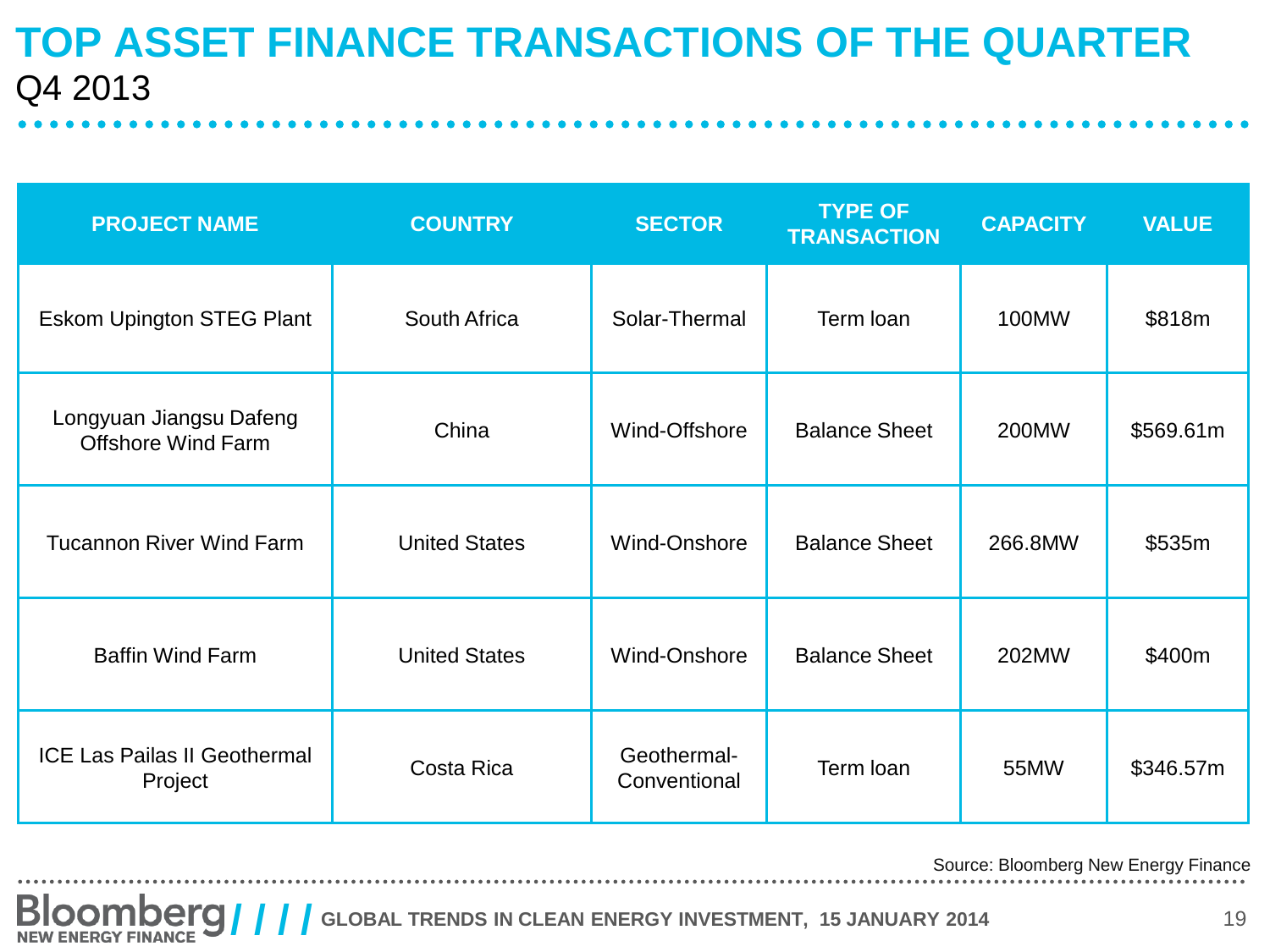#### **CONTENTS**

1. Annual clean energy investment overview

2. Quarterly trends in clean energy: new investment

3. Quarterly trends in clean energy: funds in circulation

4. Clean energy indexes

**GLOBAL TRENDS IN CLEAN ENERGY INVESTMENT, 15 JANUARY 2014** 20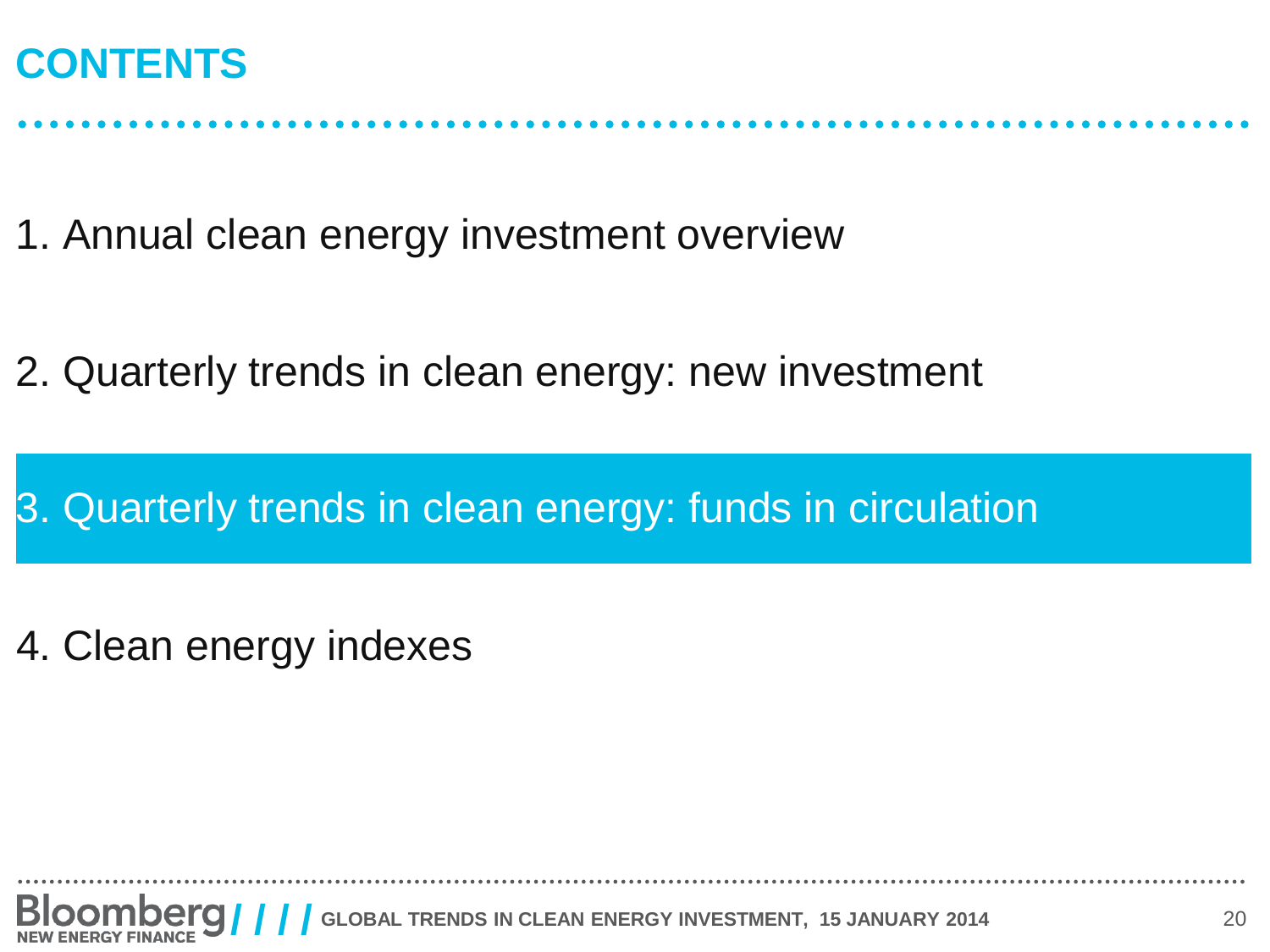#### **FUNDS IN CIRCULATION IN CLEAN ENERGY**  Q1 2004–Q4 2013 (\$BN)

![](_page_20_Figure_1.jpeg)

Source: Bloomberg New Energy Finance Note: This includes asset acquisitions & refinancing, corporate M&A, public market investor exits and private equity buy-outs. Total values include estimates for undisclosed deals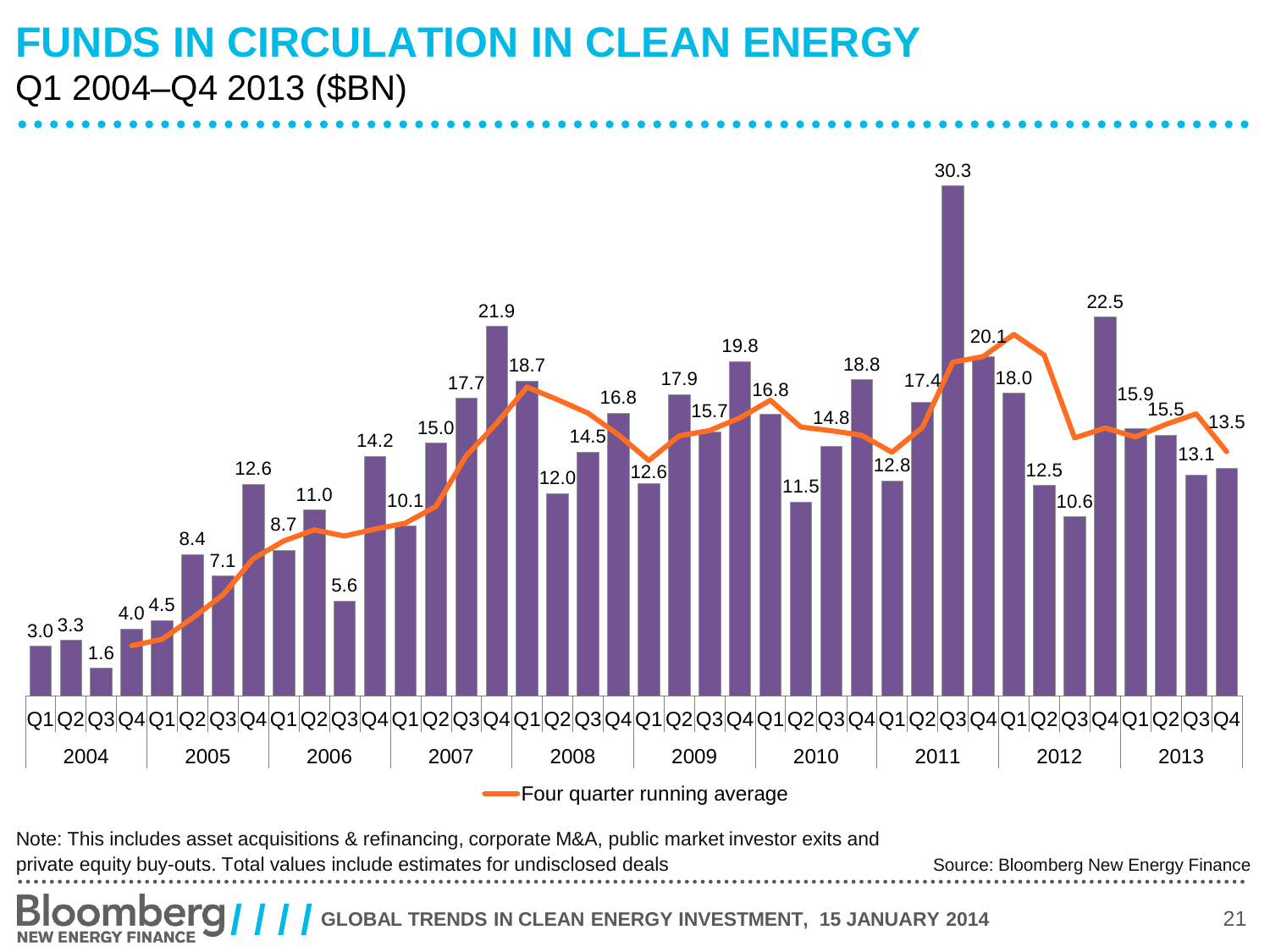#### **TOP TRANSACTIONS FOR FUNDS IN CIRCULATION**  Q4 2013

| <b>ORGANISATION</b>                                                                                                          | <b>COUNTRY</b>        | <b>SECTOR</b>         | <b>TYPE OF</b><br><b>TRANSACTION</b> | <b>ACQUIRER</b>                                                                        | <b>VALUE</b> |
|------------------------------------------------------------------------------------------------------------------------------|-----------------------|-----------------------|--------------------------------------|----------------------------------------------------------------------------------------|--------------|
| <b>TenneT Holding BV German</b><br>Offshore Wind Farm Transmission<br>Portfolio Refinancing                                  | Germany               | Wind-<br>Transmission | Asset-refinancing                    |                                                                                        | \$685m       |
| <b>Greater Gabbard Offshore Wind</b><br><b>Farm Transmission Facilities</b><br><b>Belfour AMP and Equitix</b><br>Acquisition | <b>United Kingdom</b> | Wind-<br>Transmission | Asset-acquisition                    | <b>Balfour Beatty Capital</b><br>Ltd, Equitix Ltd, AMP<br><b>Capital Investors Ltd</b> | \$571.8m     |
| Infinis UK Wind Portfolio<br>Refinancing                                                                                     | United Kingdom        | <b>Wind-Onshore</b>   | Asset-refinancing                    |                                                                                        | \$500.62m    |
| <b>Collgar Wind Farm Refinancing</b>                                                                                         | Australia             | Wind-Onshore          | Asset-refinancing                    |                                                                                        | \$418.2m     |
| Infinis Energy Plc                                                                                                           | United Kingdom        | Wind-Onshore          | <b>IPO-investor exit</b>             |                                                                                        | \$382.2m     |

Source: Bloomberg New Energy Finance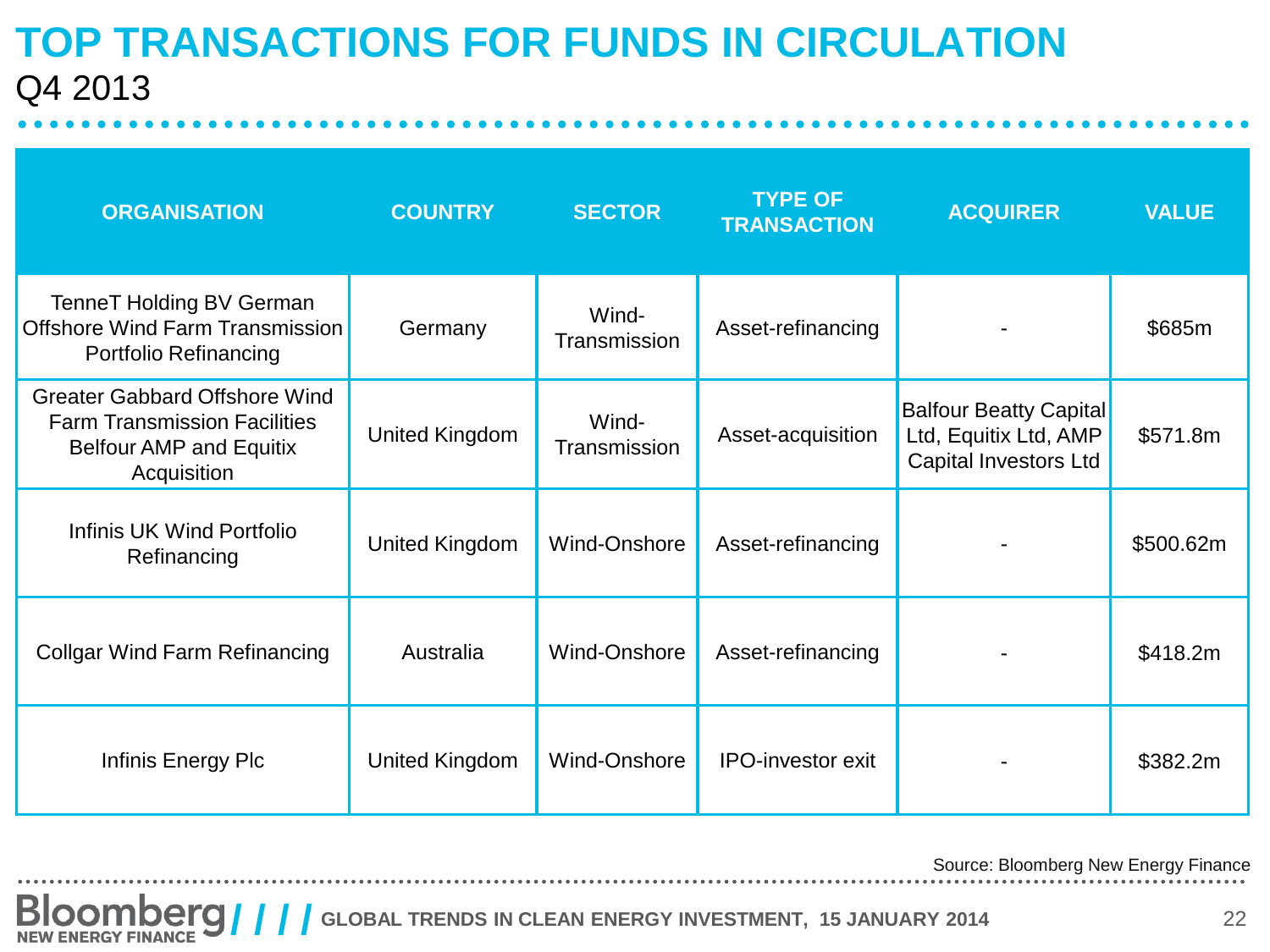#### **CORPORATE M&A TRANSACTIONS IN CLEAN ENERGY**  Q1 2004–Q4 2013 (\$BN)

![](_page_22_Figure_1.jpeg)

Note: Total values include estimates for undisclosed deals Source: Bloomberg New Energy Finance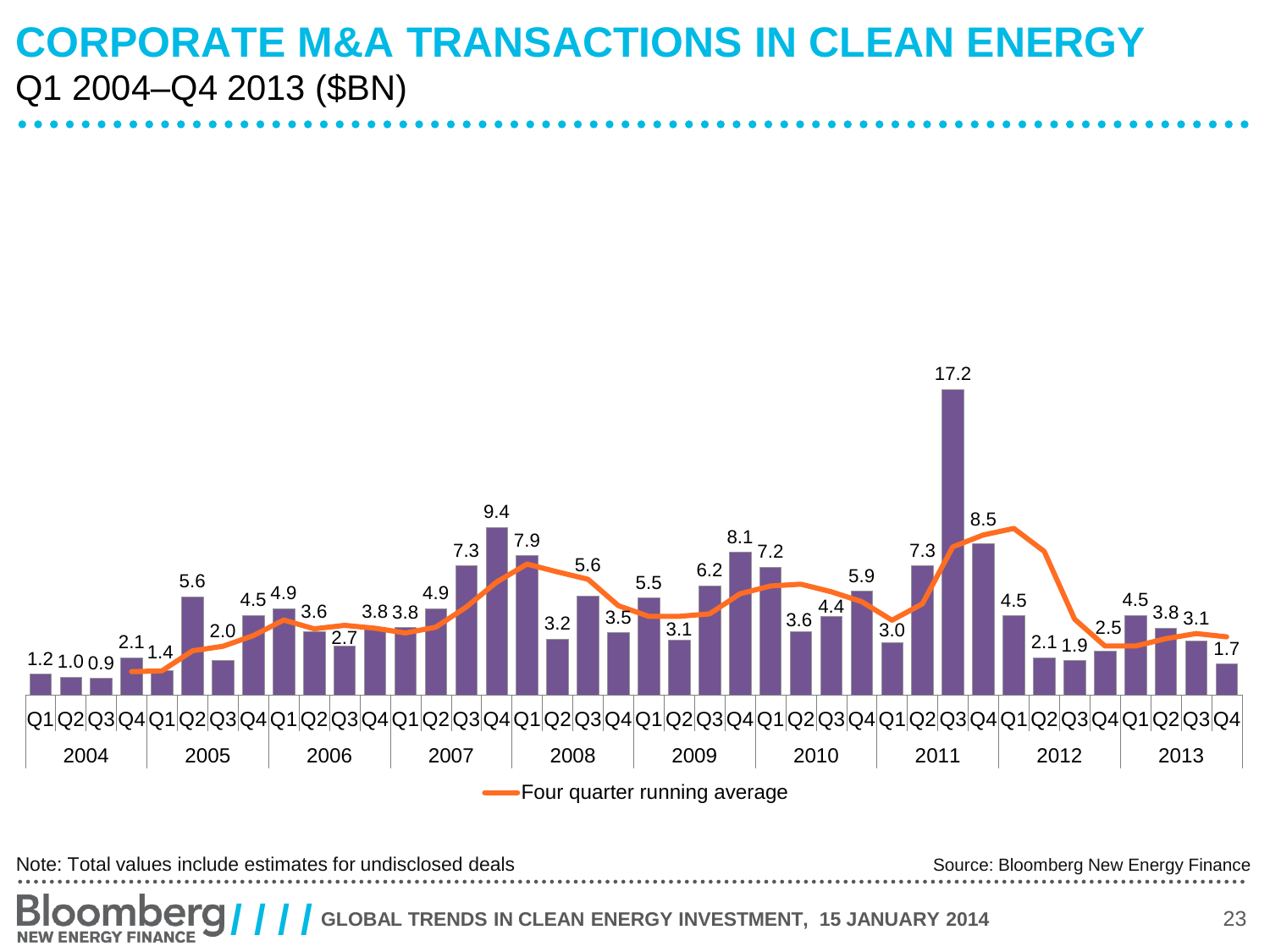### **RENEWABLE ENERGY ASSET ACQUISITIONS & REFINANCING,** Q1 2004–Q4 2013 (\$BN)

![](_page_23_Figure_1.jpeg)

Note: Total values include estimates for undisclosed deals Source: Bloomberg New Energy Finance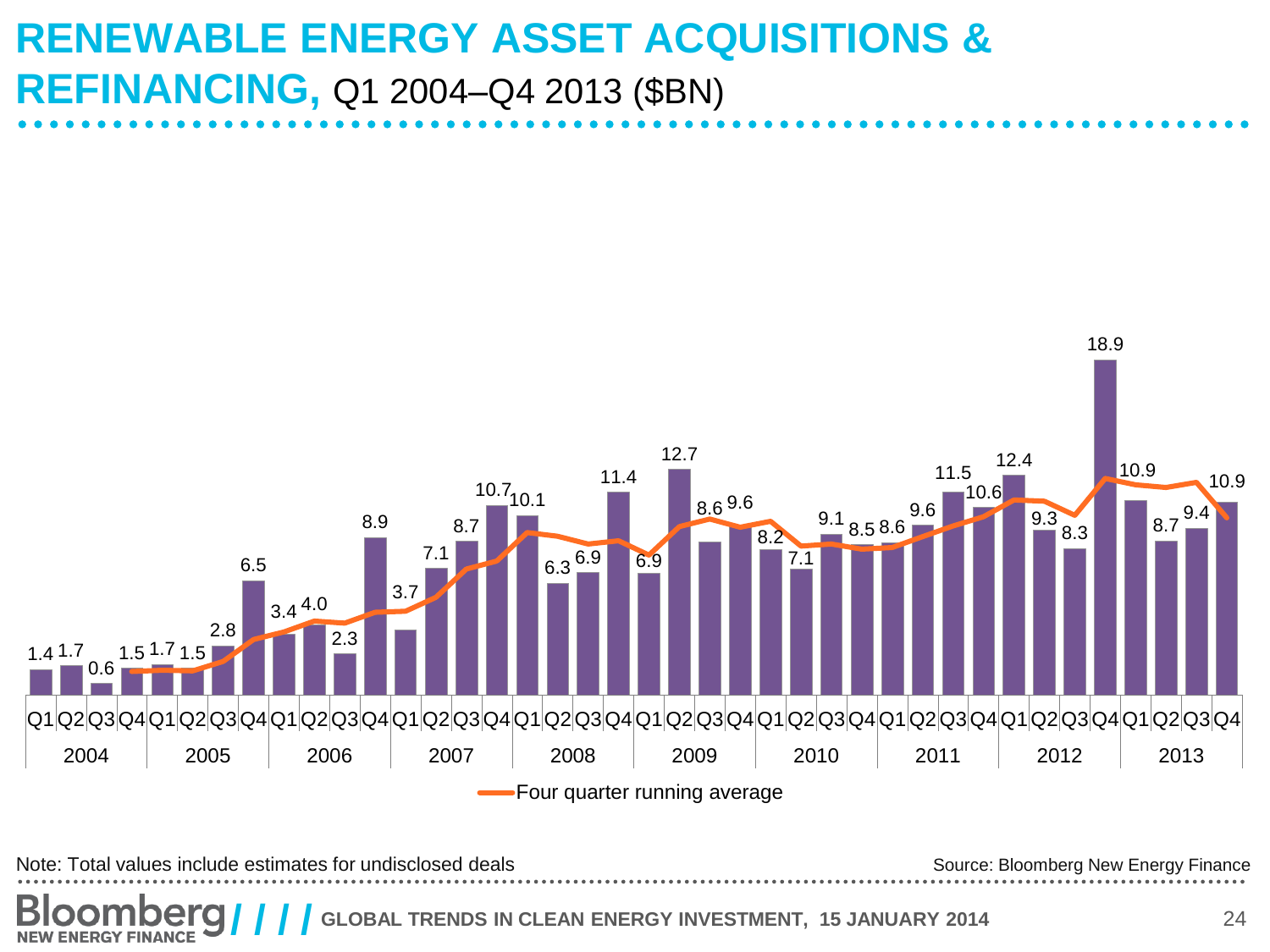#### **CONTENTS**

1. Annual clean energy investment overview

2. Quarterly trends in clean energy: new investment

3. Quarterly trends in clean energy: funds in circulation

4. Clean energy indexes

**GLOBAL TRENDS IN CLEAN ENERGY INVESTMENT, 15 JANUARY 2014** 25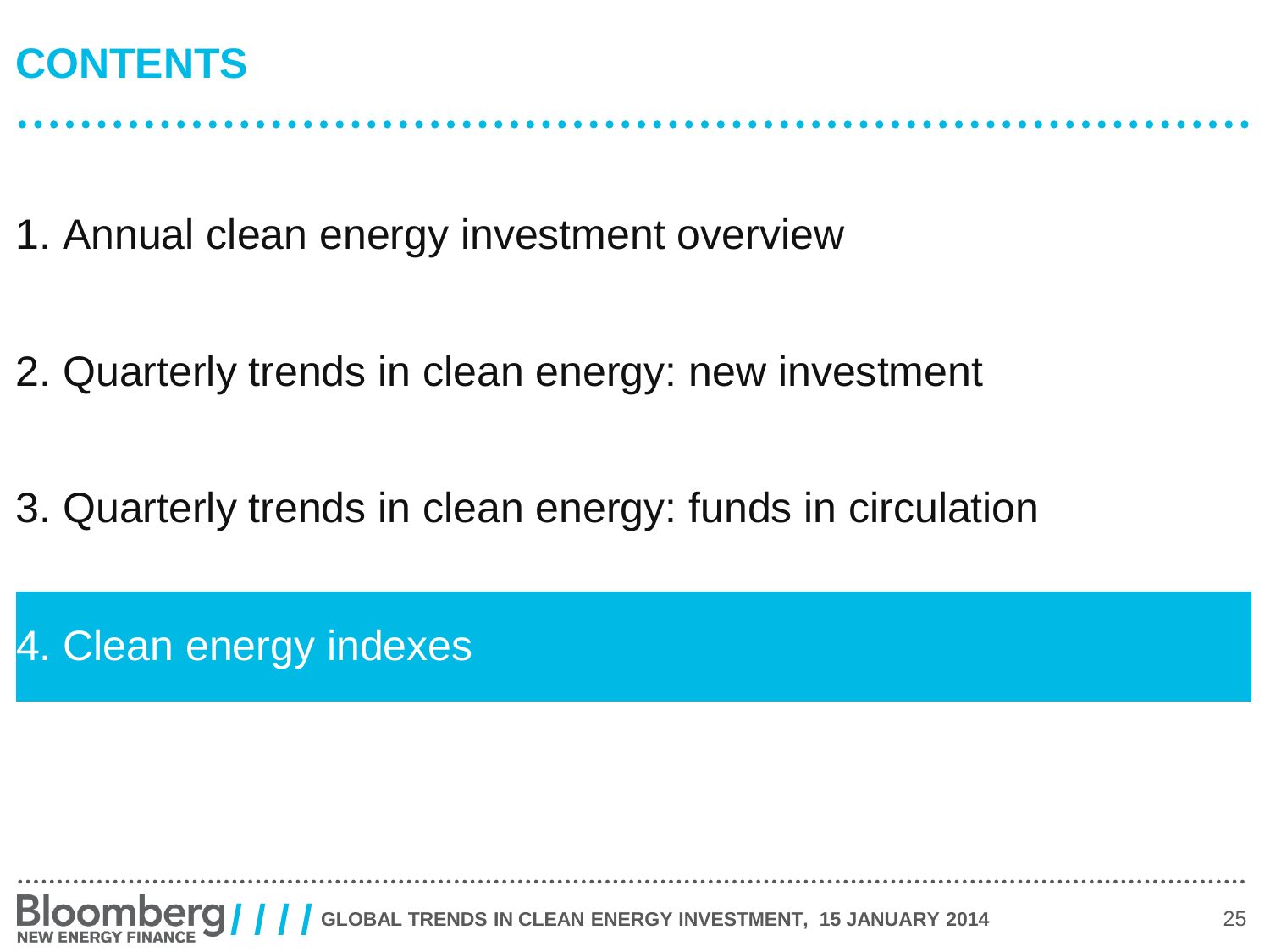#### **NEX CLEAN ENERGY INDEX**  2003 – 2014 YTD

![](_page_25_Figure_1.jpeg)

Source: Bloomberg New Energy Finance Note: Values as of 06 January 2014; NASDAQ and S&P 500 rebased to 100 on 01 Jan 2003

**GLOBAL TRENDS IN CLEAN ENERGY INVESTMENT, 15 JANUARY 2014** 26 **NEW ENERGY FINANCE**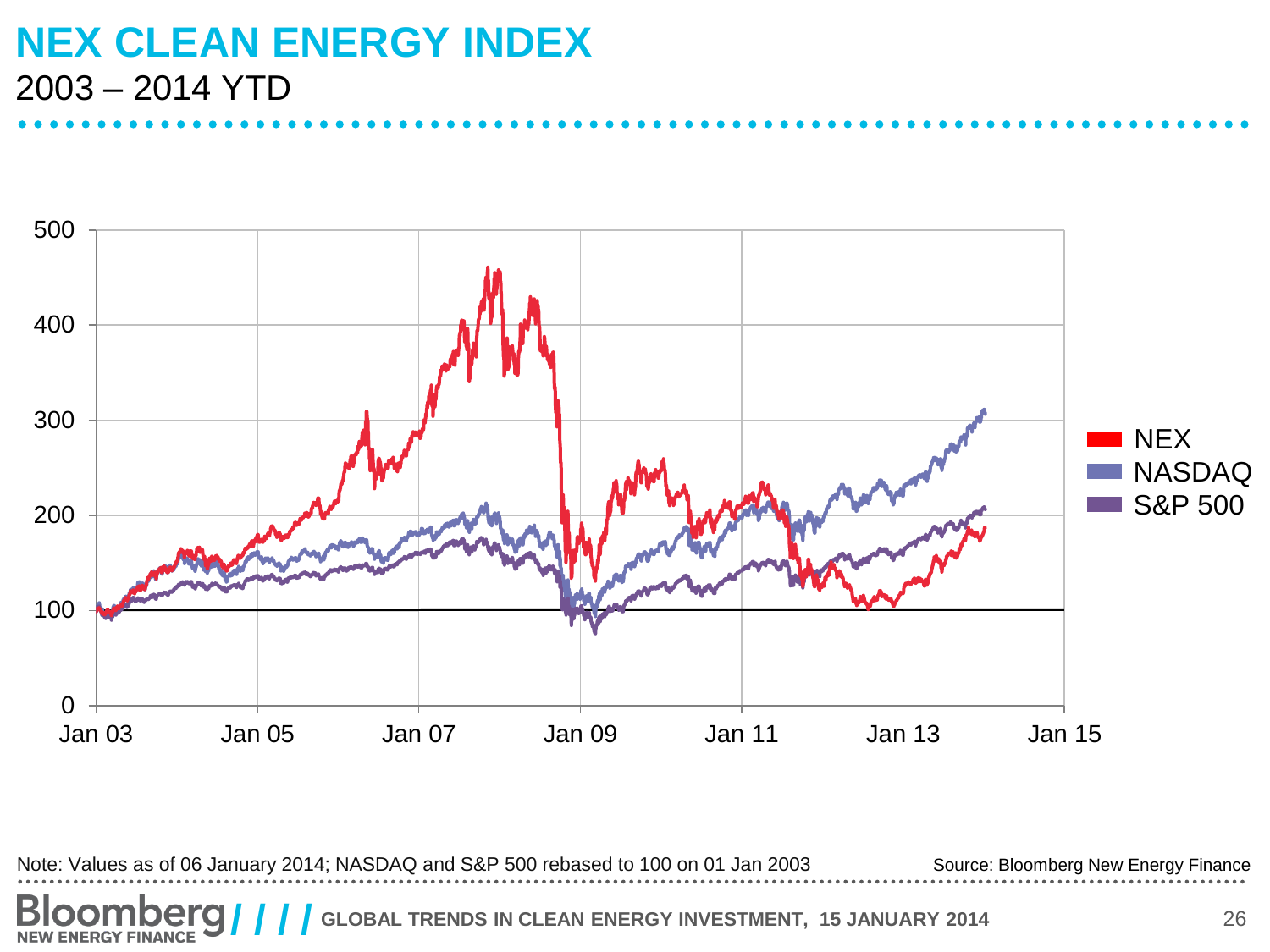#### **NEX CLEAN ENERGY INDEX** 2011 – 2014 YTD

![](_page_26_Figure_1.jpeg)

Source: Bloomberg New Energy Finance Note: Values as of 06 January 2014; NASDAQ and S&P 500 rebased to 100 on 01 Jan 2011

**GLOBAL TRENDS IN CLEAN ENERGY INVESTMENT, 15 JANUARY 2014** 27 **NEW ENERGY FINANCE**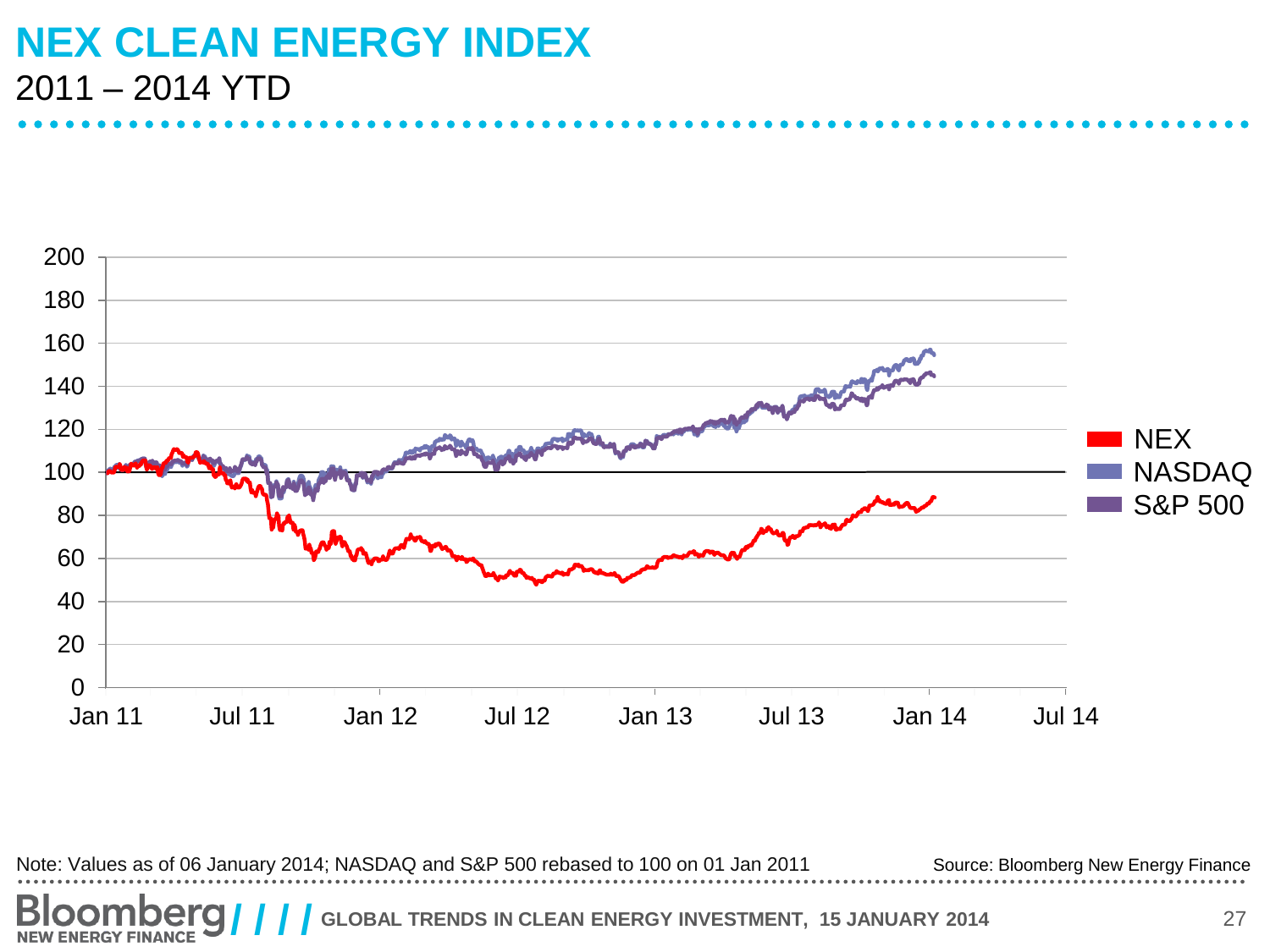#### **NEX CLEAN ENERGY INDEX** 2013 – 2014 YTD

![](_page_27_Figure_1.jpeg)

Source: Bloomberg New Energy Finance Note: Values as of 06 January 2014; NASDAQ and S&P 500 rebased to 100 on 01 Jan 2013

**GLOBAL TRENDS IN CLEAN ENERGY INVESTMENT, 15 JANUARY 2014** 28 **NEW ENERGY FINANCE**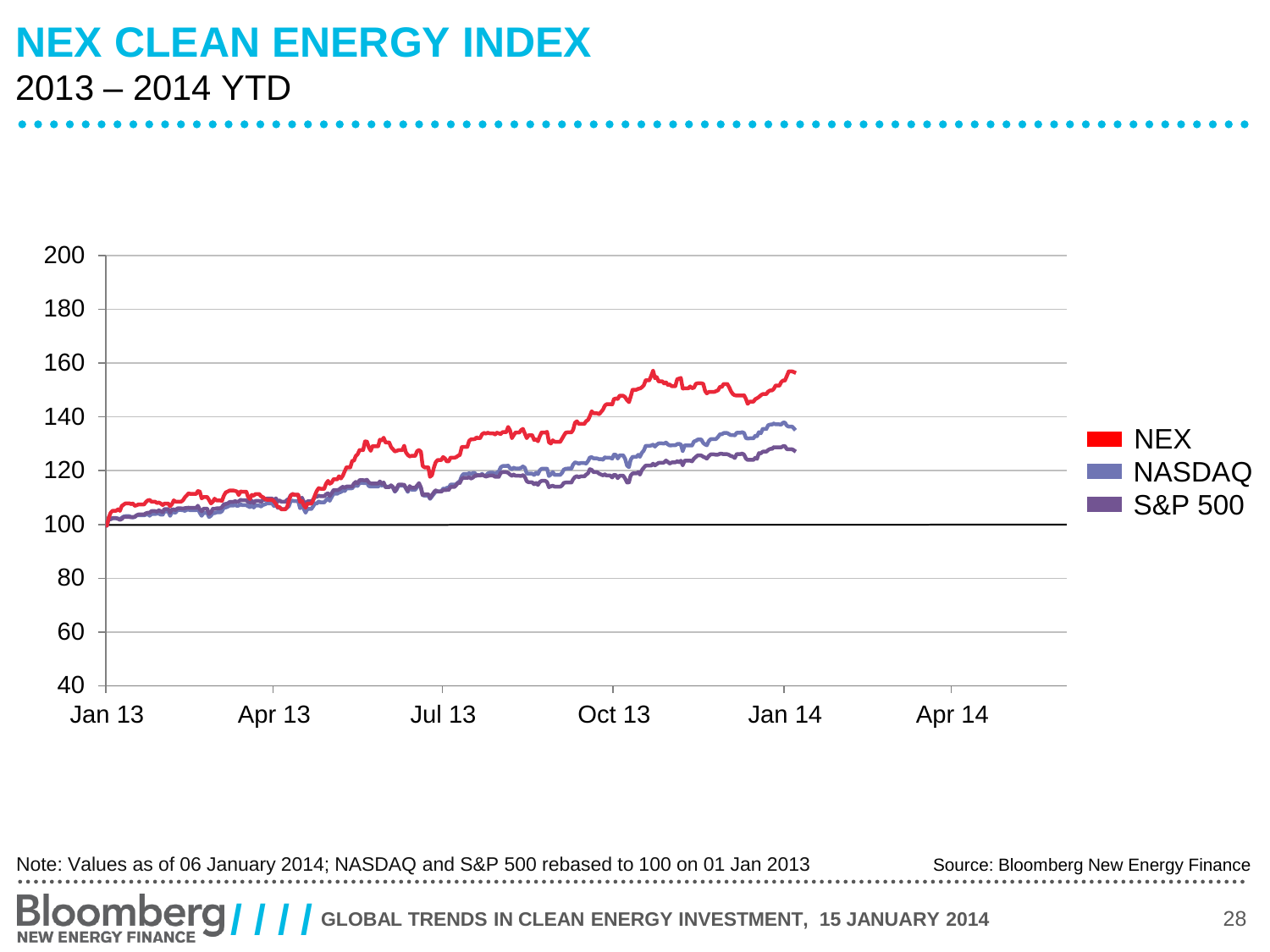#### **NYSE BNEF REGIONAL CLEAN ENERGY INDEXES**  2006–14 YTD

![](_page_28_Figure_1.jpeg)

**GLOBAL TRENDS IN CLEAN ENERGY INVESTMENT, 15 JANUARY 2014** 29 **NEW ENERGY FINANCE**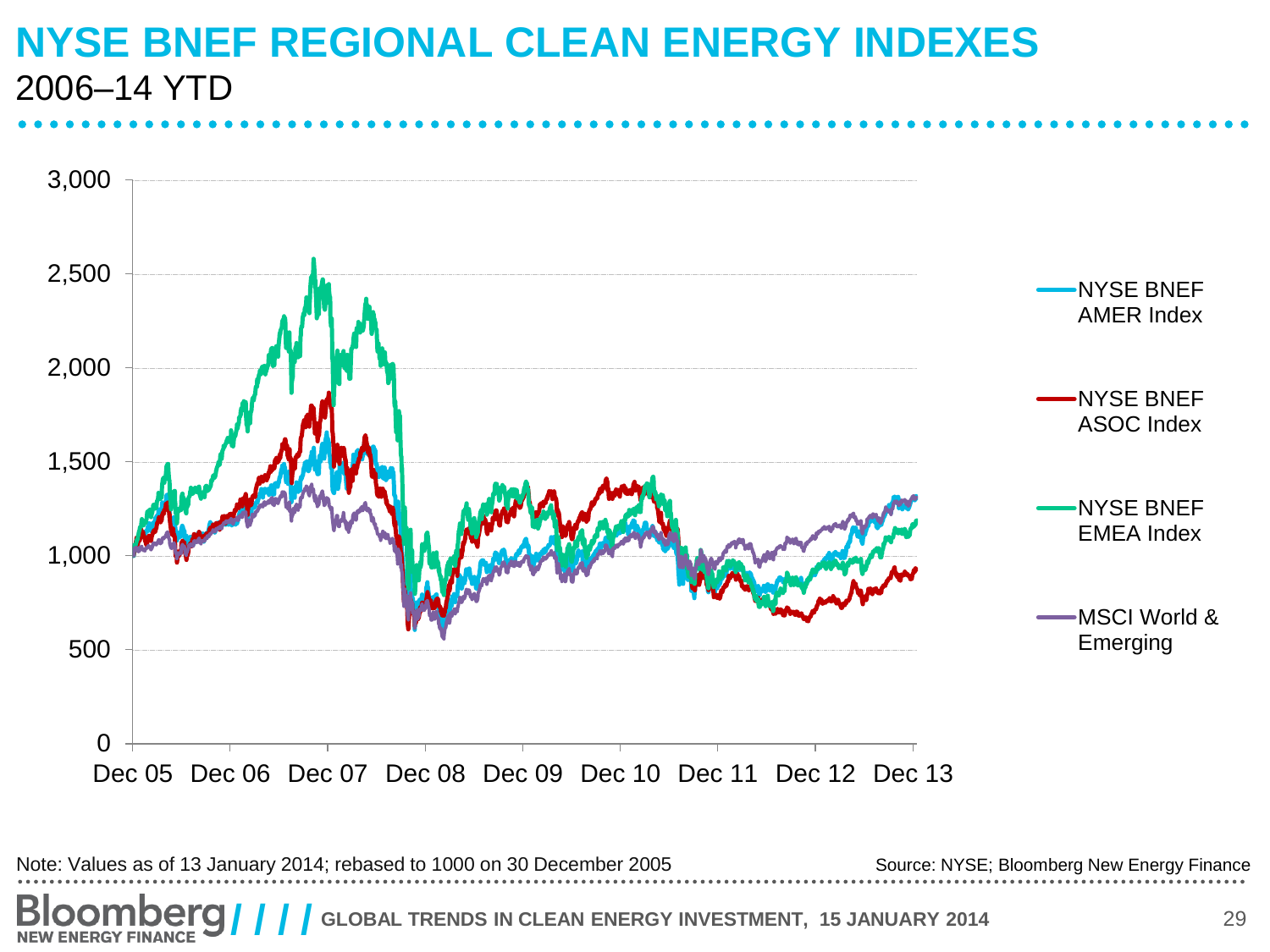#### **NYSE GLOBAL CLEAN ENERGY SECTOR INDEXES**  2006–14 YTD

![](_page_29_Figure_1.jpeg)

**GLOBAL TRENDS IN CLEAN ENERGY INVESTMENT, 15 JANUARY 2014** 30 **NEW ENERGY FINANCE**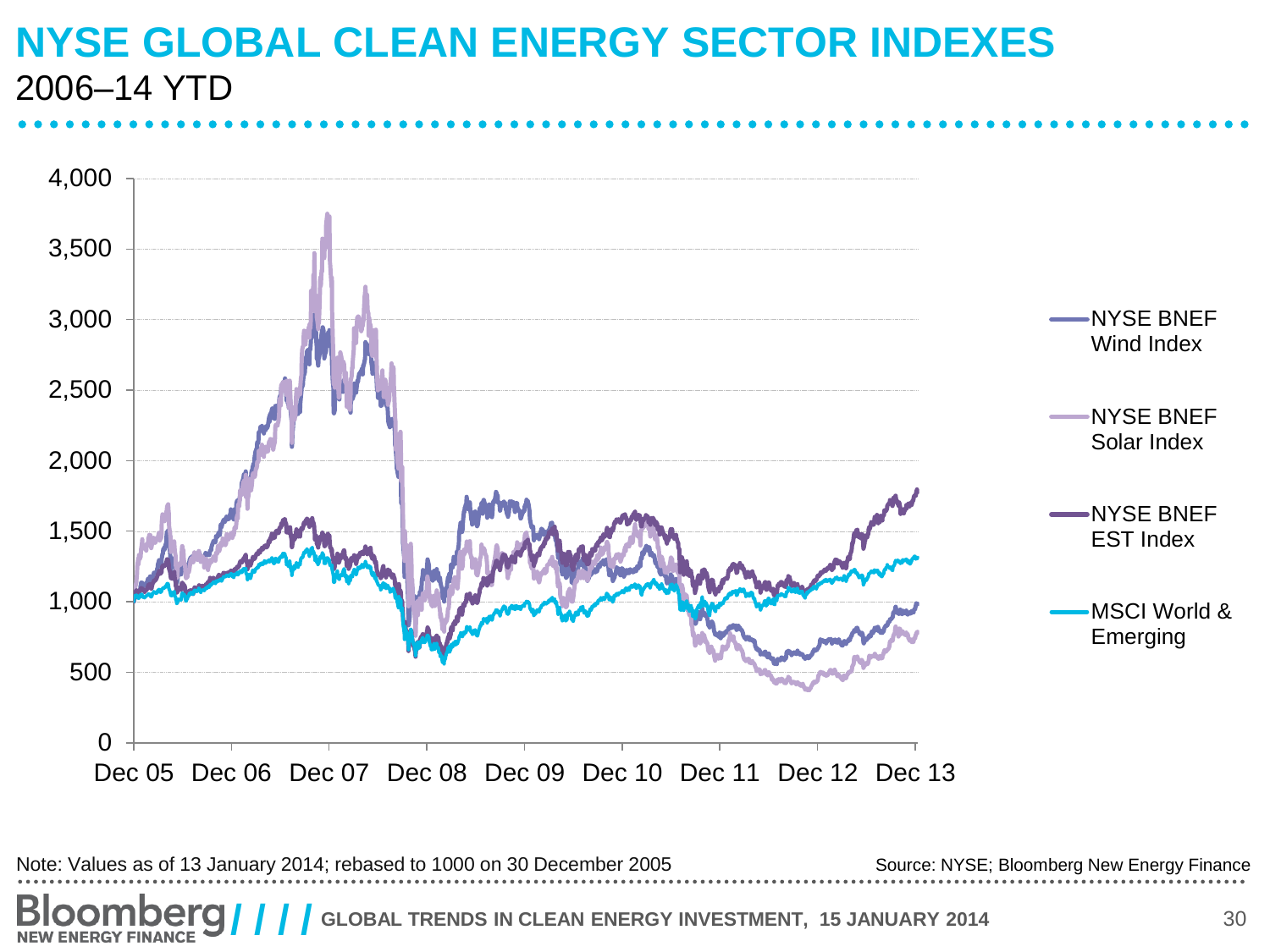### **COPYRIGHT AND DISCLAIMER**

This publication is the copyright of Bloomberg New Energy Finance. No portion of this document may be photocopied, reproduced, scanned into an electronic system or transmitted, forwarded or distributed in any way without prior consent of Bloomberg New Energy Finance.

The information contained in this publication is derived from carefully selected sources we believe are reasonable. We do not guarantee its accuracy or completeness and nothing in this document shall be construed to be a representation of such a guarantee. Any opinions expressed reflect the current judgment of the author of the relevant article or features, and does not necessarily reflect the opinion of Bloomberg New Energy Finance, Bloomberg Finance L.P., Bloomberg L.P. or any of their affiliates ("Bloomberg"). The opinions presented are subject to change without notice. Bloomberg accepts no responsibility for any liability arising from use of this document or its contents. Nothing herein shall constitute or be construed as an offering of financial instruments, or as investment advice or recommendations by Bloomberg of an investment strategy or whether or not to "buy," "sell" or "hold" an investment.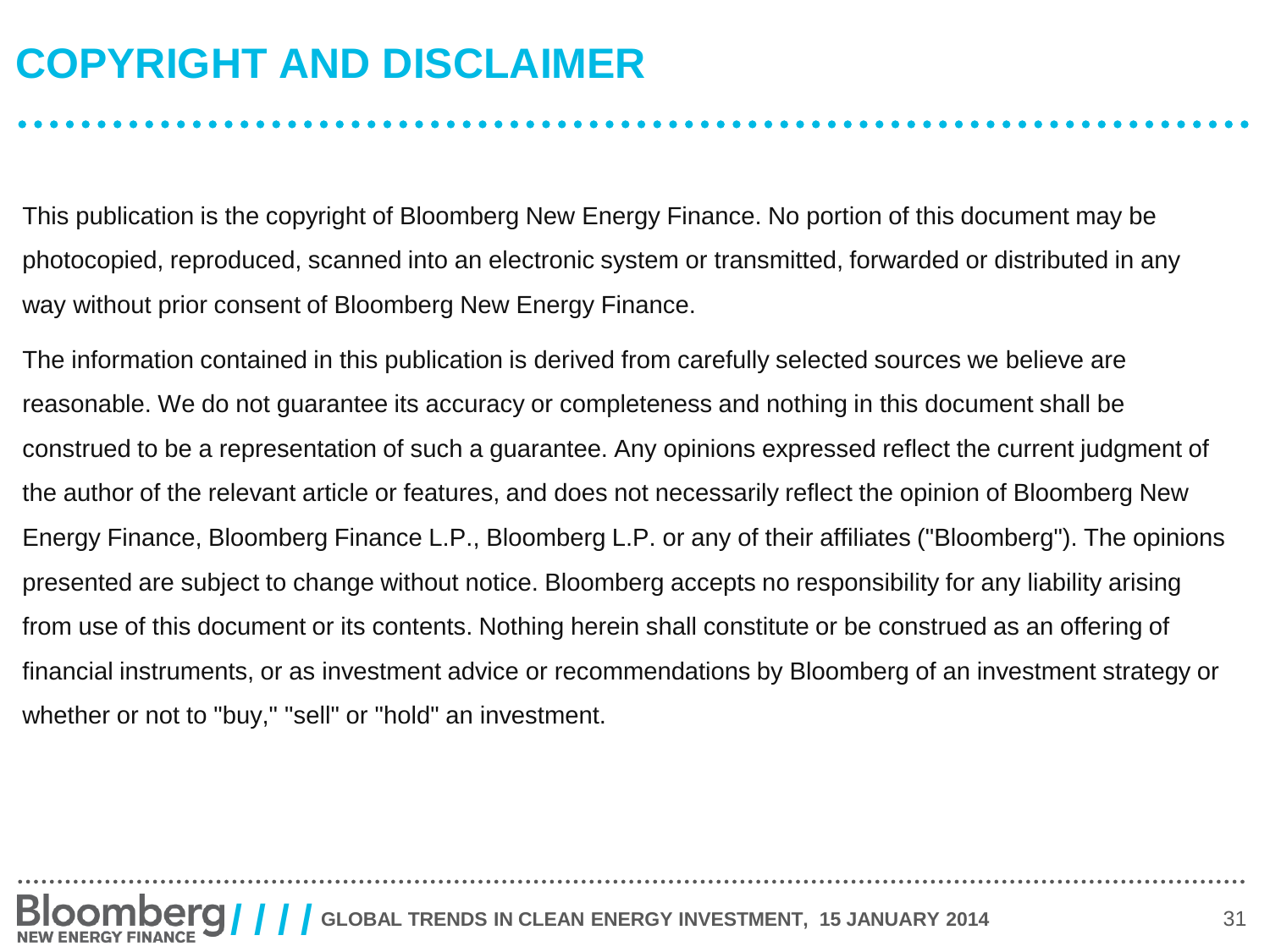#### **CONTACTS**

• For further information please contact:

**Angus McCrone**  Chief Editor (UK) [amccrone1@bloomberg.net](mailto:amccrone1@bloomberg.net) +44 (0)20 3216 4795

**Ethan Zindler** Head of Americas (US) [ezindler@bloomberg.net](mailto:ezindler@bloomberg.net) +1 202 416 3466

**Nicole Aspinall** Data Analyst (UK) [naspinall@bloomberg.net](mailto:naspinall@bloomberg.net) +44 (0)20 3216 4653

**Luke Mills** Data Analyst (UK) [lmills9@bloomberg.net](mailto:ezindler@bloomberg.net) +44 (0)20 3525 8135